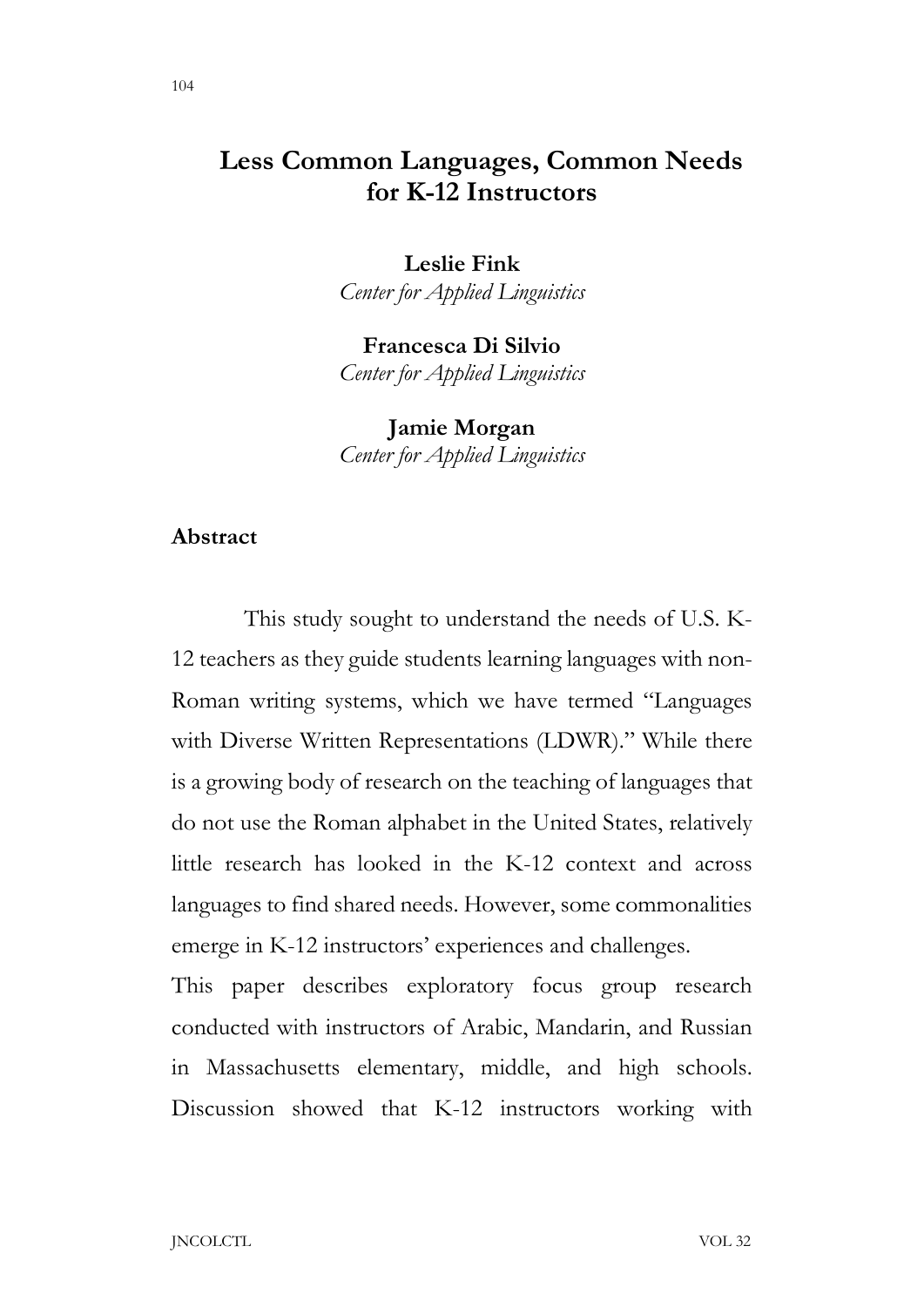languages that do not use the Roman alphabet form a coherent group with unique needs and challenges related to use of standards for world languages and finding and applying appropriate resources.

Keywords: non-Roman alphabet; logographic languages; K-12 education; standards-based education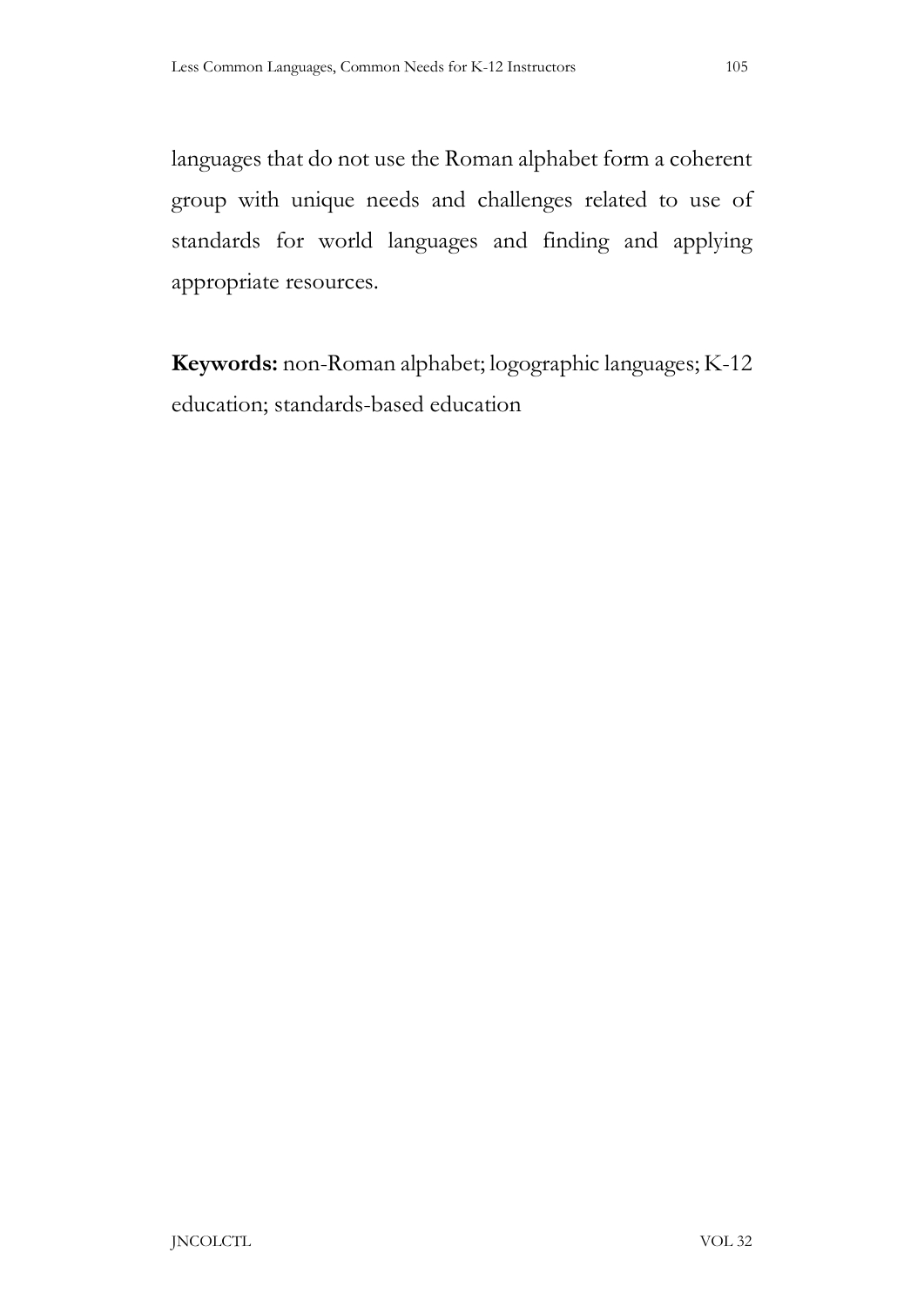## Introduction

 The study presented in this paper sought to understand the needs of U.S. K-12 teachers as they guide students who are learning languages with non-Roman writing systems. While these students may come from diverse first language backgrounds, they have received literacy instruction in English, and thus usually need to develop novel reading and writing skills as they work to acquire proficiency in the target language. This paper presents teacher focus group data from a project completed in 2020 for the state of Massachusetts and uses its findings to demonstrate the utility and meaningfulness of this grouping of instructors of varied languages and to discuss themes that may inform work in other contexts. The research was conducted as part of a project to advise the Massachusetts Department of Elementary and Secondary Education on its new World Languages Curriculum Framework, which was released in spring of 2021. The Department requested that the researchers conduct one round of focus groups to solicit feedback on the framework; perform a literature review of best practices for world language instruction in specialized content areas, including languages with non-Roman writing systems; conduct a second round of focus groups to solicit feedback on the literature review; and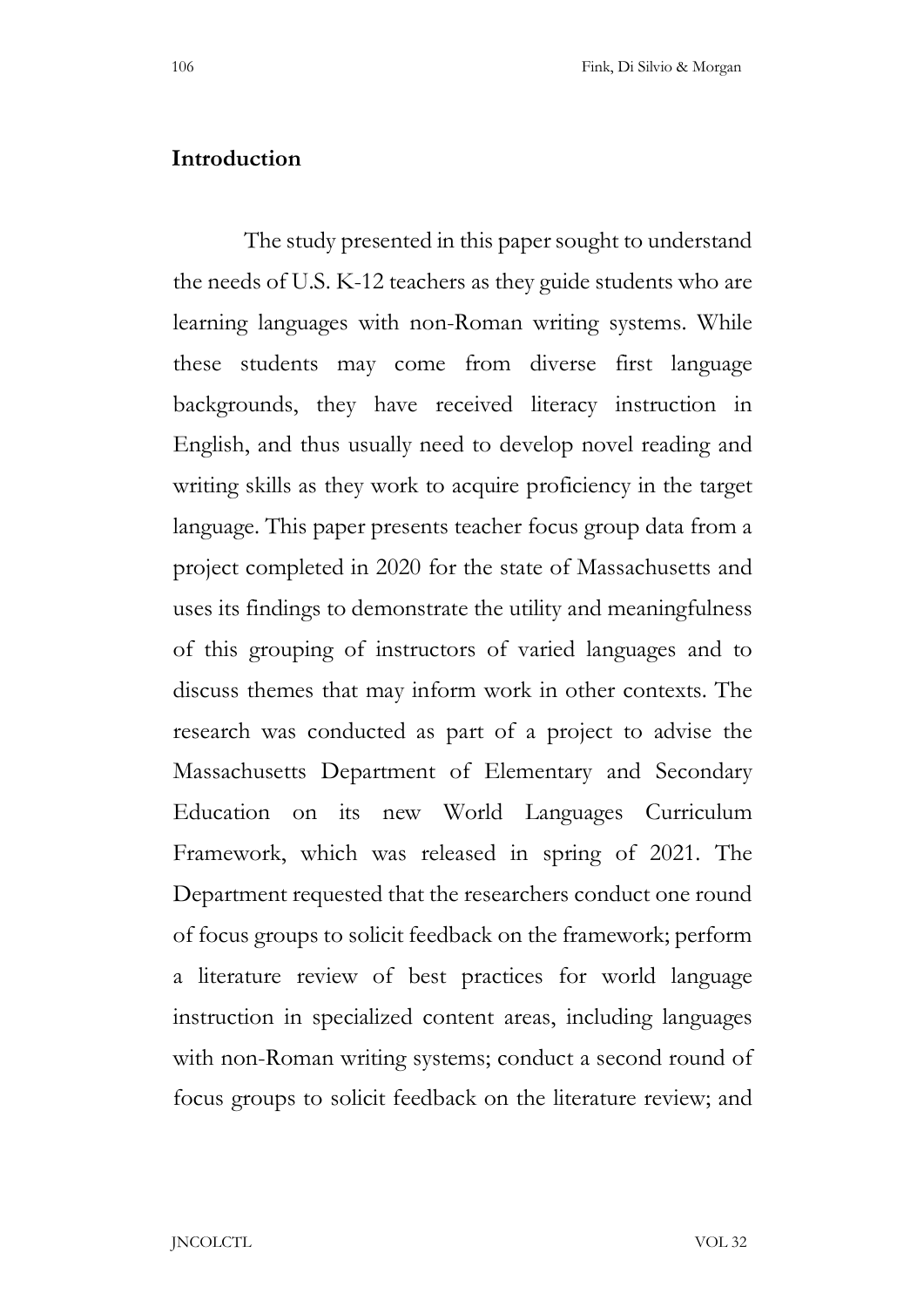create Quick Reference Guides for teachers in these content areas.

 This research found that, despite the differences between the various languages with non-Roman writing systems and their orthographies, the teachers had specific needs in common. First, teachers needed additional support to supplement the state's world language standards. Teachers also expressed a need for additional research about teaching strategies for new writing systems and additional teaching materials in the target language. Finally, the focus group discussions identified a need for professional networks to share resources and practices. In light of these commonalities, the term "Languages with Diverse Written Representations" (LDWR) was proposed to describe this group of languages. While less commonly taught language (LCTL) is a useful category for grouping languages with similar characteristics with respect to how they are taught and learned in a U.S. educational context, grouping languages that use non-Roman writing systems can provide further support for addressing some of the common challenges and issues teachers face across these languages.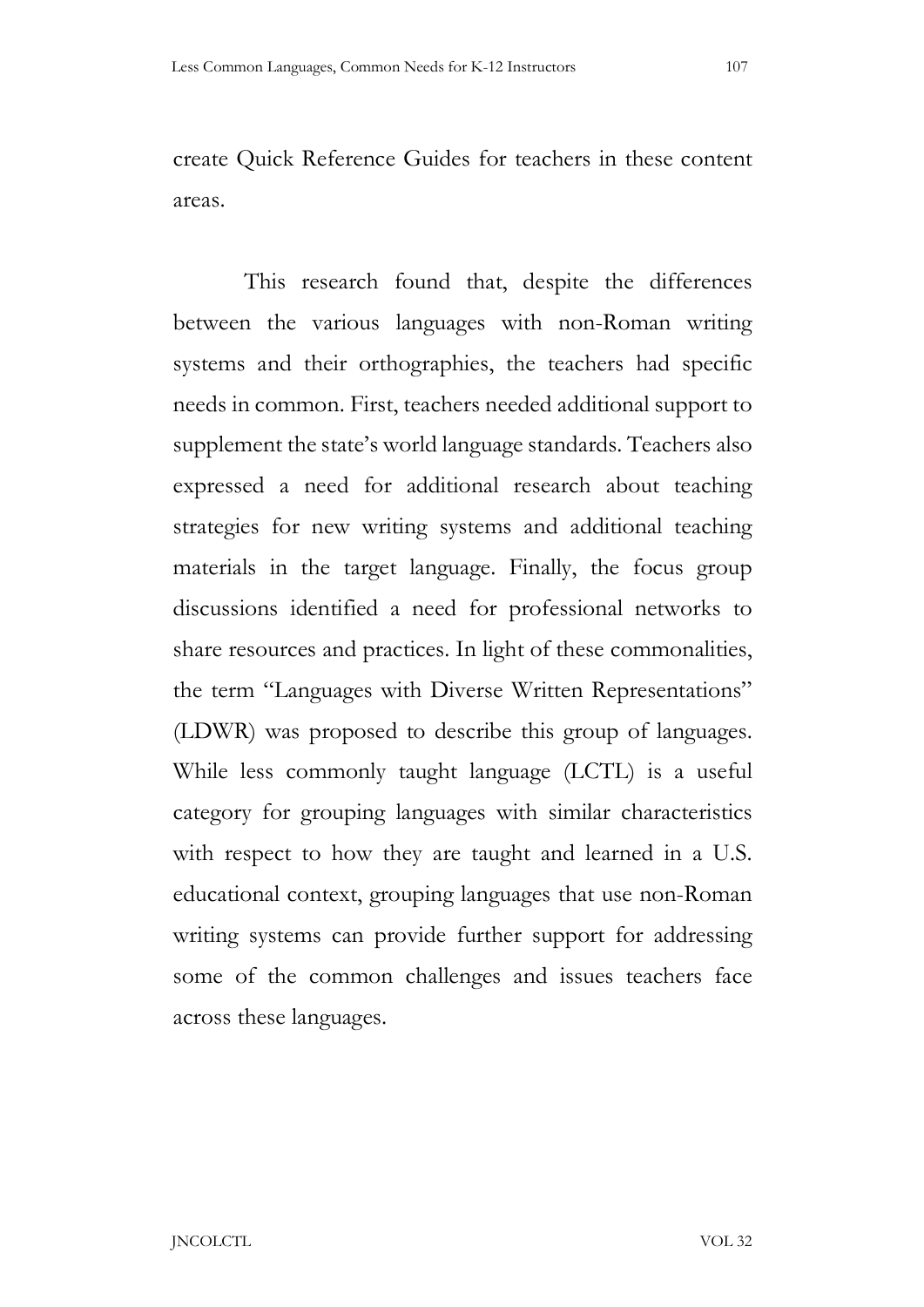### Background

 Standards-based education reform in the United States has greatly influenced approaches to language teaching and learning over the past few decades (Cox et al., 2018), but research about language-specific standards and applicability of general world language content standards for LDWRs is limited. In a report on the influence, impact, and future directions of the national ACTFL standards, Phillips & Abbott (2011) found that the standards had a greater impact on commonly taught languages than less commonly taught languages as measured by references in professional literature. Wang (2009) has called for more language-specific resources, instructional materials, and performance descriptors to aid educators of less commonly taught languages in effectively implementing world language standards. Magnan et al. (2012) surveyed first-semester language students at the University of Wisconsin-Madison and found that LCTL students shared the goals of the ACTFL standards to a greater extent than CTL students, and LCTL students more highly valued the Cultures and Connections standards. As a result, the researchers encouraged continued development of specific standards for LCTLs and CTLs (Magnan et al., 2012). Lü & Lavadenz (2014) found that novice native speaker teachers of Chinese were highly aware of and in agreement with the ACTFL standards,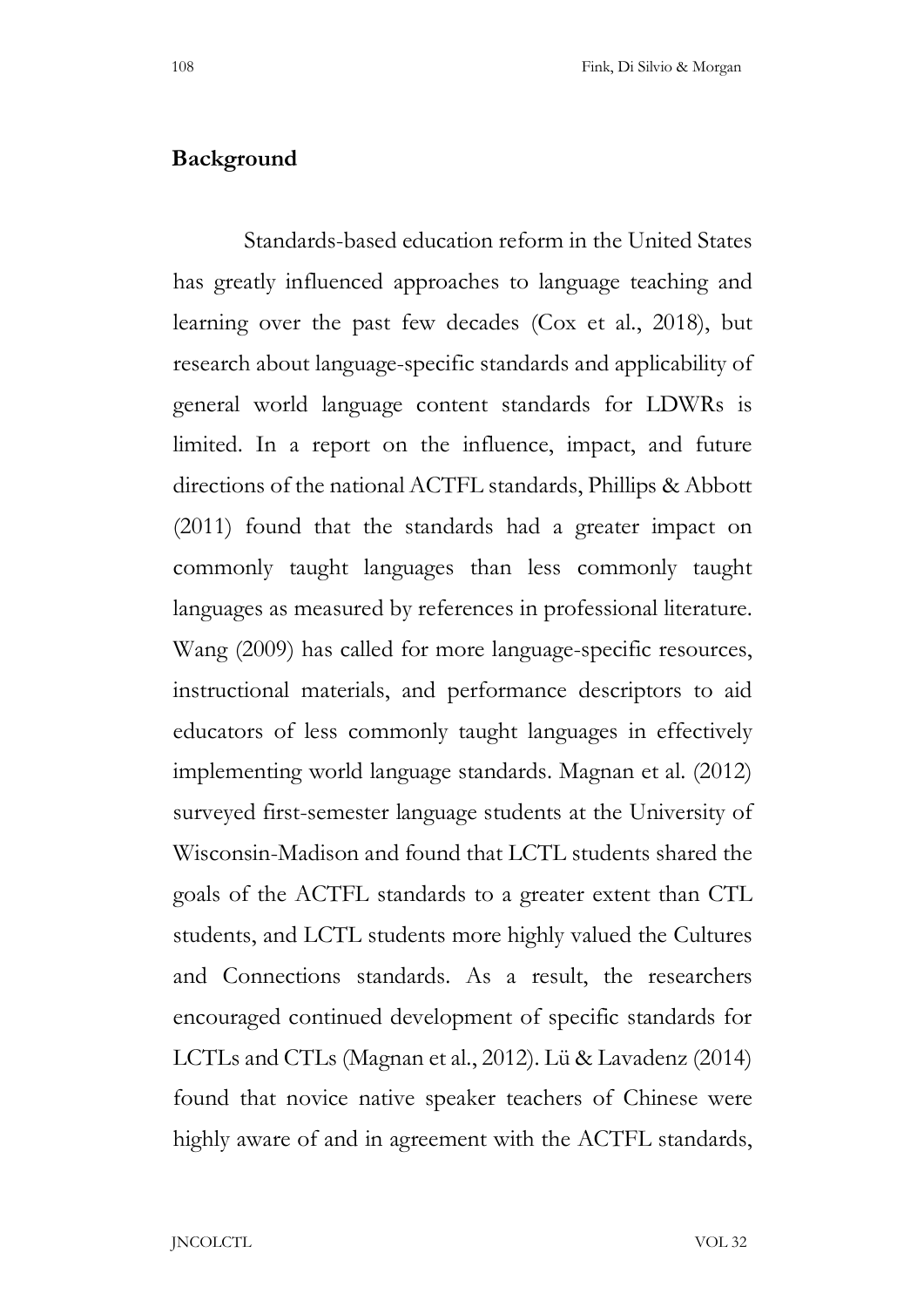but classroom observations indicated a need for more support in implementing standards-based instruction. As of 2019, 14 states had language-specific standards, including two with standards for LDWRs (Arkansas: Chinese, Japanese, and Russian; Indiana: East Asian Language High Level) and two (Georgia and Indiana) with standards for native or heritage speakers that do not specify a language (Center for Applied Linguistics, 2019). Many world language standards documents also lack information about teaching a new writing system, which is a critical consideration for teachers of LDWRs. The ACTFL language-specific standards for Arabic, Chinese, Hindi, Korean, and Russian (The National Standards Collaborative Board, 2015) do not provide suggested strategies for teaching new writing systems. The Hindi standards simply state that students will be able to write in Devanagari script at the Novice level, while only the Japanese standards provide information about introducing characters (kanji) in their proficiency progressions.

 Many LDWRs are considered languages of national importance to United States security and global engagement (U.S. Department of State, n.d.). Of the more than 60 "Critical Languages" listed by the National Security Education Program, over half do not use the Roman alphabet (Defense Language and National Security Education Office, U.S.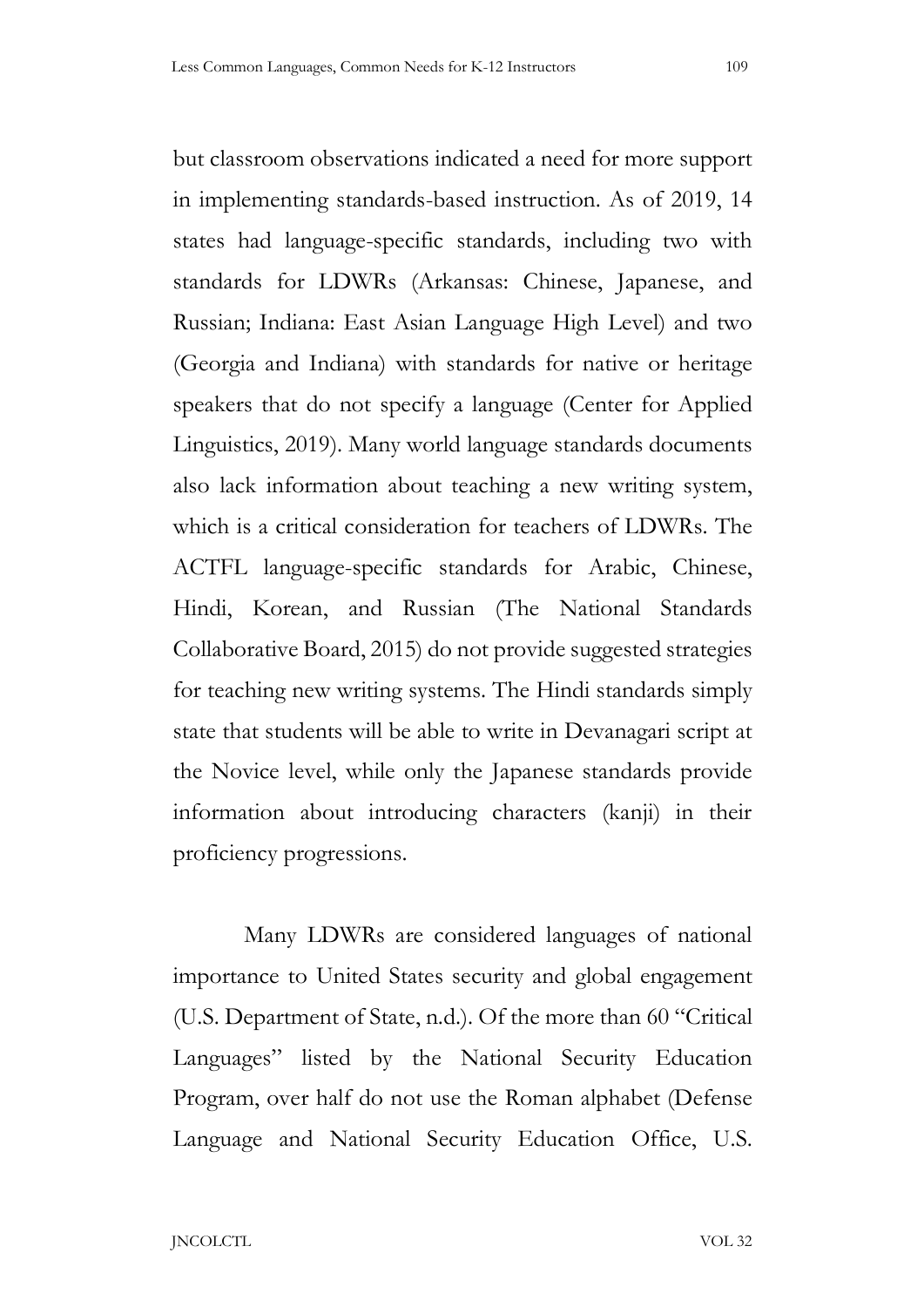Department of Defense, n.d.). English speakers face several challenges when learning a new language with a non-Roman writing system, including (1) recognizing and memorizing new alphabets, characters, and/or symbols; (2) understanding how sounds and meanings are represented in the language; (3) learning new vocabulary; (4) understanding linguistic norms and rules; and (5) applying new knowledge to reading and writing in the language (Brosh, 2020). In addition to the general difficulties associated with learning a new writing system, students are further challenged by the need to learn different varieties, registers, and dialects associated with these languages (Godwin-Jones, 2013). While LDWRs are among the less commonly taught languages in the United States, their enrollment is growing (American Councils for International Education, 2017).

 Despite increased awareness of the importance of these languages and the challenges of learning them in the United States context, educators of LDWRs have limited access to resources, support, and training opportunities (Wang, 2009). Most studies related to learning new writing systems are focused on English rather than LDWRs (Nam, 2018; Rose, 2019). While research on approaches to literacy development and instruction in other writing systems is growing (Hammad, 2019; Li & Tong, 2020; Xu et al., 2013; Xu et al., 2014), the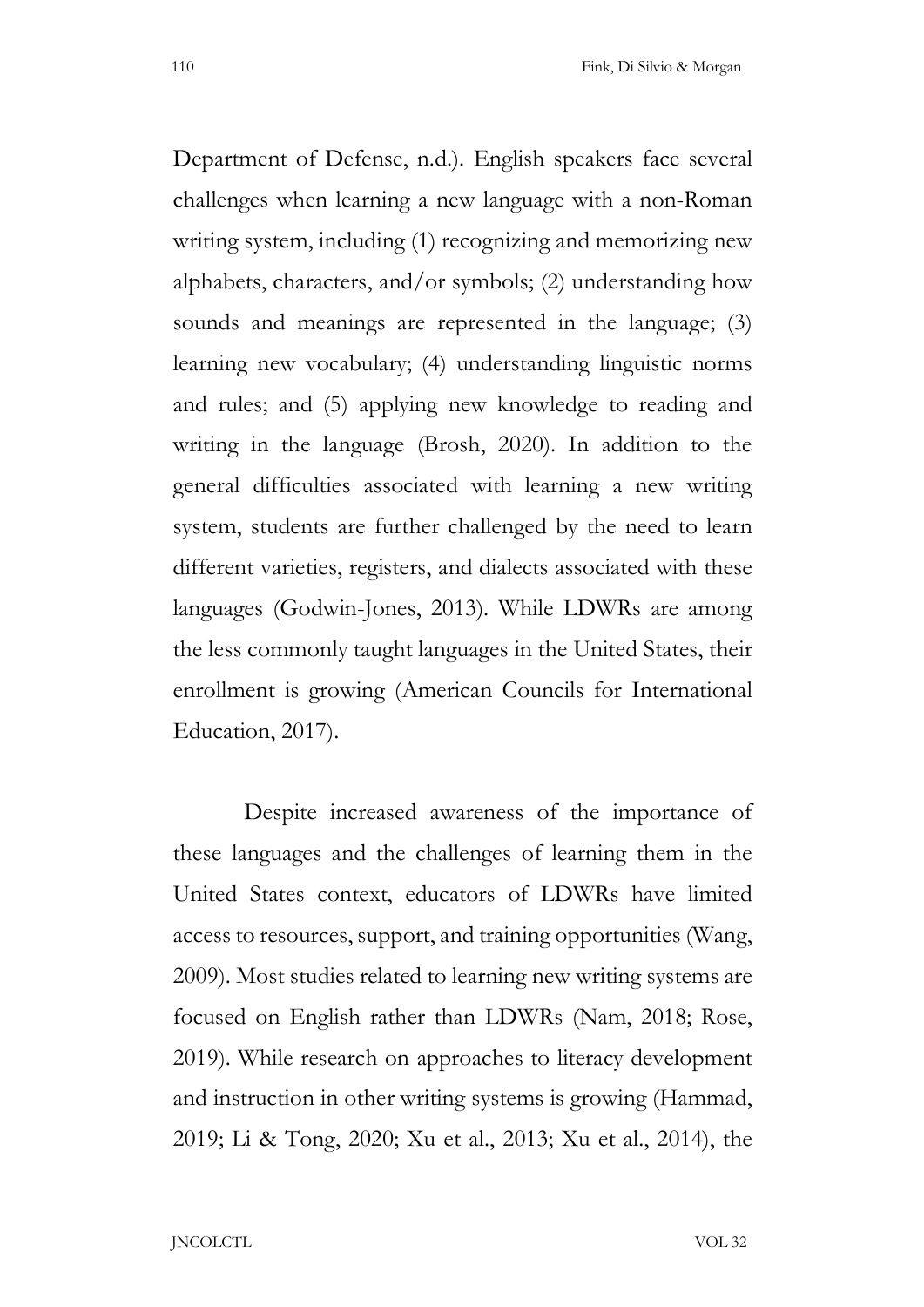studies are often conducted in the university context and reflect practices of highly trained researchers, while research on classroom practices of K-12 in-service instructors is more limited (Lü & Lavadenz, 2014). In addition, many of the instructional approaches that are commonly discussed in the literature on world language education do not address the needs and diversity of LDWRs (Funder Hansen, 2010; Reilly & Radach, 2012). Everson (2011) discusses best practices for teaching Chinese, Japanese, Arabic, and Hebrew, but recommendations for general exercises that can be used to increase literacy skills may not address instructors' needs for highly specific examples and guides.

 Blankenship & Hinnebusch (2013) reviewed academic and government sources of digital materials for teaching less commonly taught languages and found that several LDWRs lack script tutorials, including Korean and Russian. Kissau et al. (2012) interviewed teachers in immersion and traditional programs and found that immersion teachers believed that there is a lack of materials designed for English-speaking students in Chinese, French, and Japanese immersion programs. Their interviews also found that Chinese and Japanese teachers may believe that their languages require greater focus on writing than what is recommended by their schools or programs (Kissau et al., 2012). Novice K-12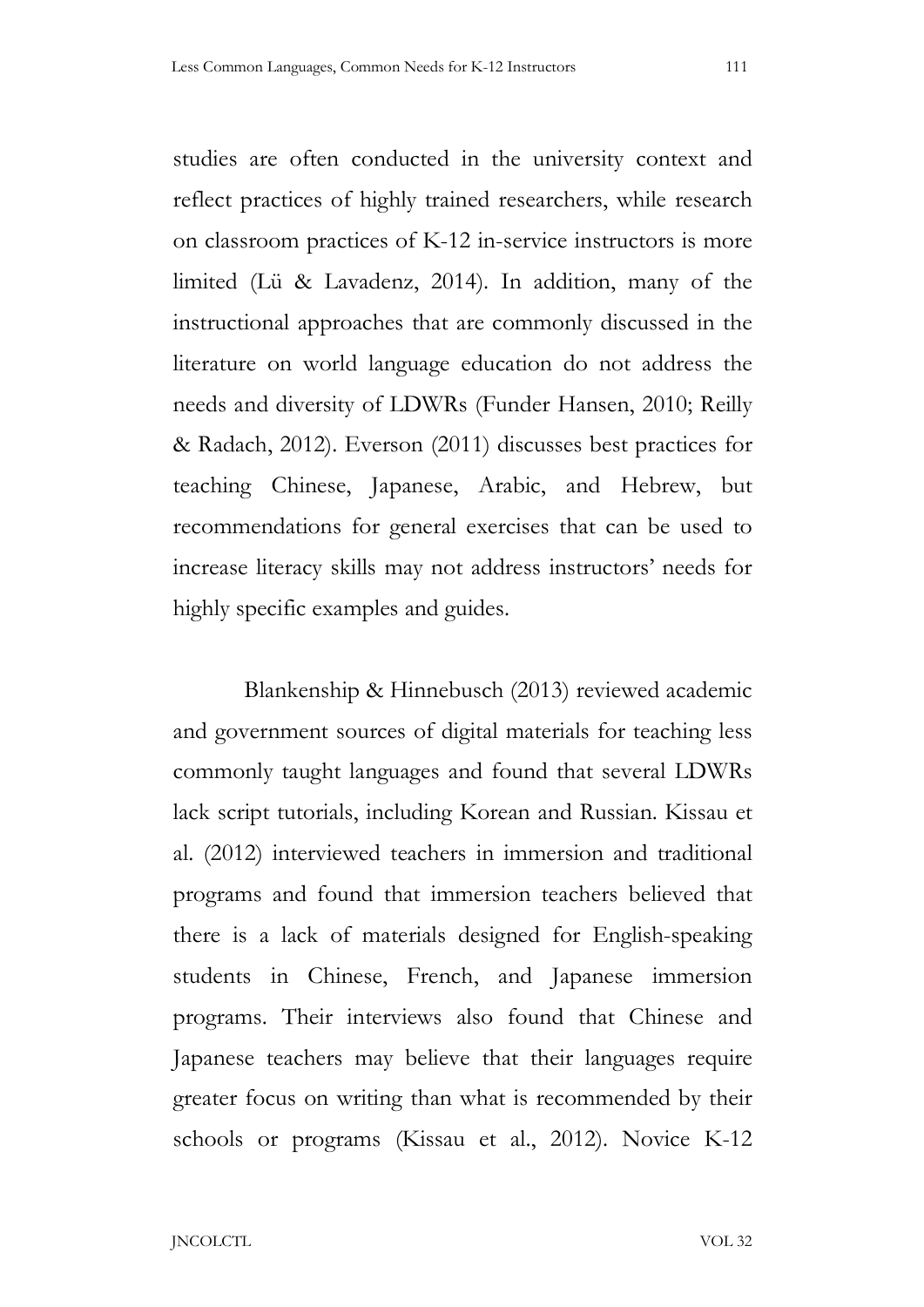Chinese teachers surveyed and interviewed by Lü & Lavadenz (2014) expressed a desire for more language-specific pedagogical strategies that could be practically applied. Other researchers, speaking about LCTLs more generally, have noted that most of these languages have limited well-designed resources, including accessible and appropriate textbooks and other instructional materials (Godwin-Jones, 2013; Gonulal et al., 2016). Everson (2011) also calls for better materials for LDWR teaching, such as Chinese textbooks that incorporate information about characters' components and etymology. Recent research on Emergency Remote Teaching during the COVID-19 pandemic found that Chinese as a Foreign Language teachers expressed a strong desire for language- and topic-specific resources and professional development, including information about using technology to support literacy (Xu et al., 2021).

 In the United States, LDWR teachers are often the only teachers of their language in K-12 schools, leading to professional and even physical isolation (Chen, 2010; Knight, 2020; Schrier, 1994). The COVID-19 pandemic has increased teachers' physical isolation, but the increased use of online collaboration has the potential to reduce their professional isolation if they can establish robust professional networks (Knight, 2020). Researchers on Chinese programs in Australia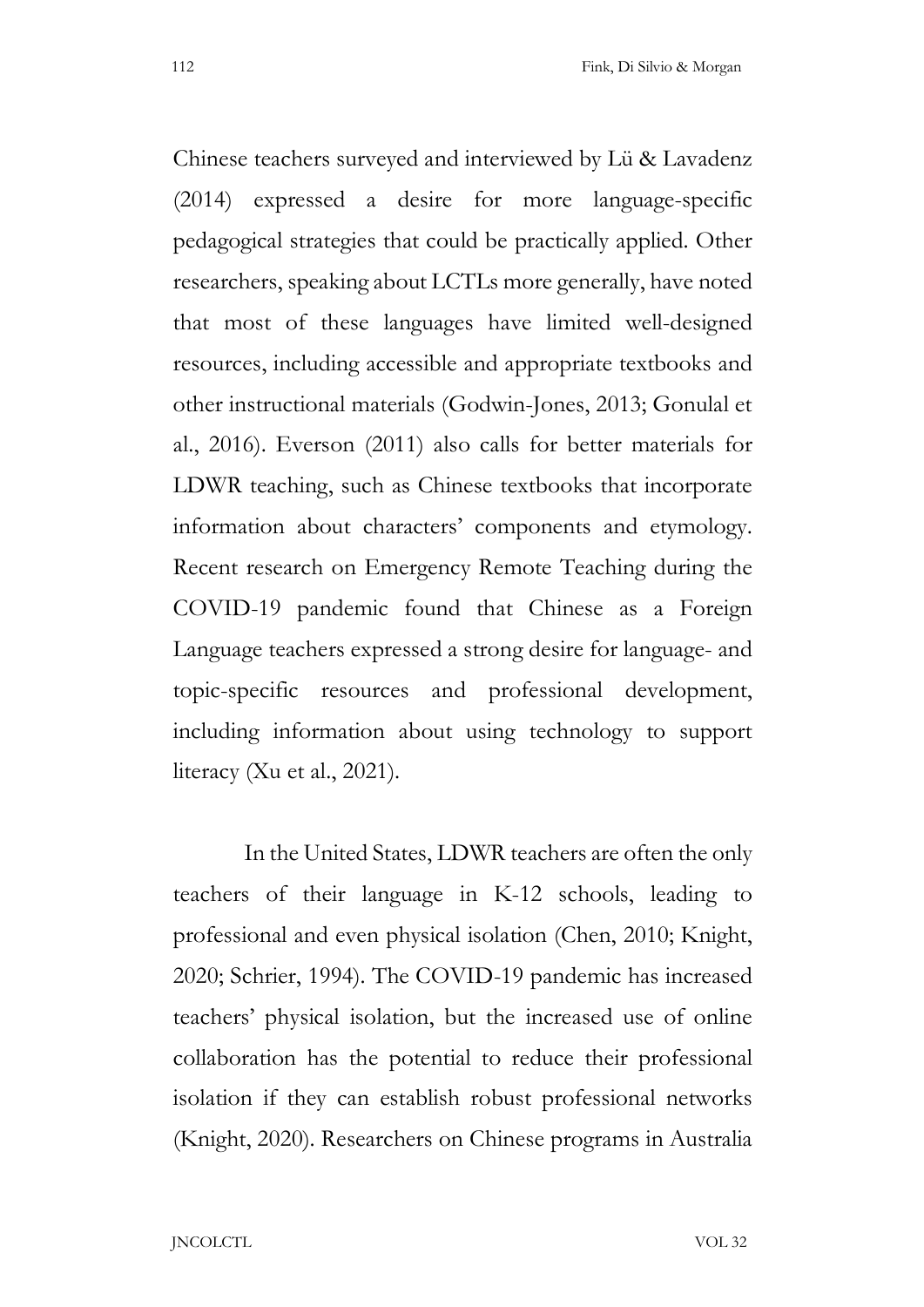also found that teachers in the most effective Chinese programs have strong professional networks (Moloney & Xu, 2018). Lü and Lavadenz (2014) argue that "the Chinese teaching profession would benefit from creating public reflective spaces for language teaching knowledge and practice" (p. 648). Teachers are also more likely to participate in professional development, and this professional development is more effective, when they have stronger social or professional networks with other participants and the content is relevant to their subject areas (Bigsby & Firestone, 2017; Darling-Hammond et al., 2017). Thus, LDWR teachers may benefit personally and professionally from increased networking opportunities.

 The literature thus shows that although LDWRs are important languages within the United States, teachers of these languages remain underserved. The teachers in the present study identified several areas of need in their contexts that are supported in the literature, although few previous studies have recognized the common needs among teachers of different LDWRs in the U.S. K-12 setting.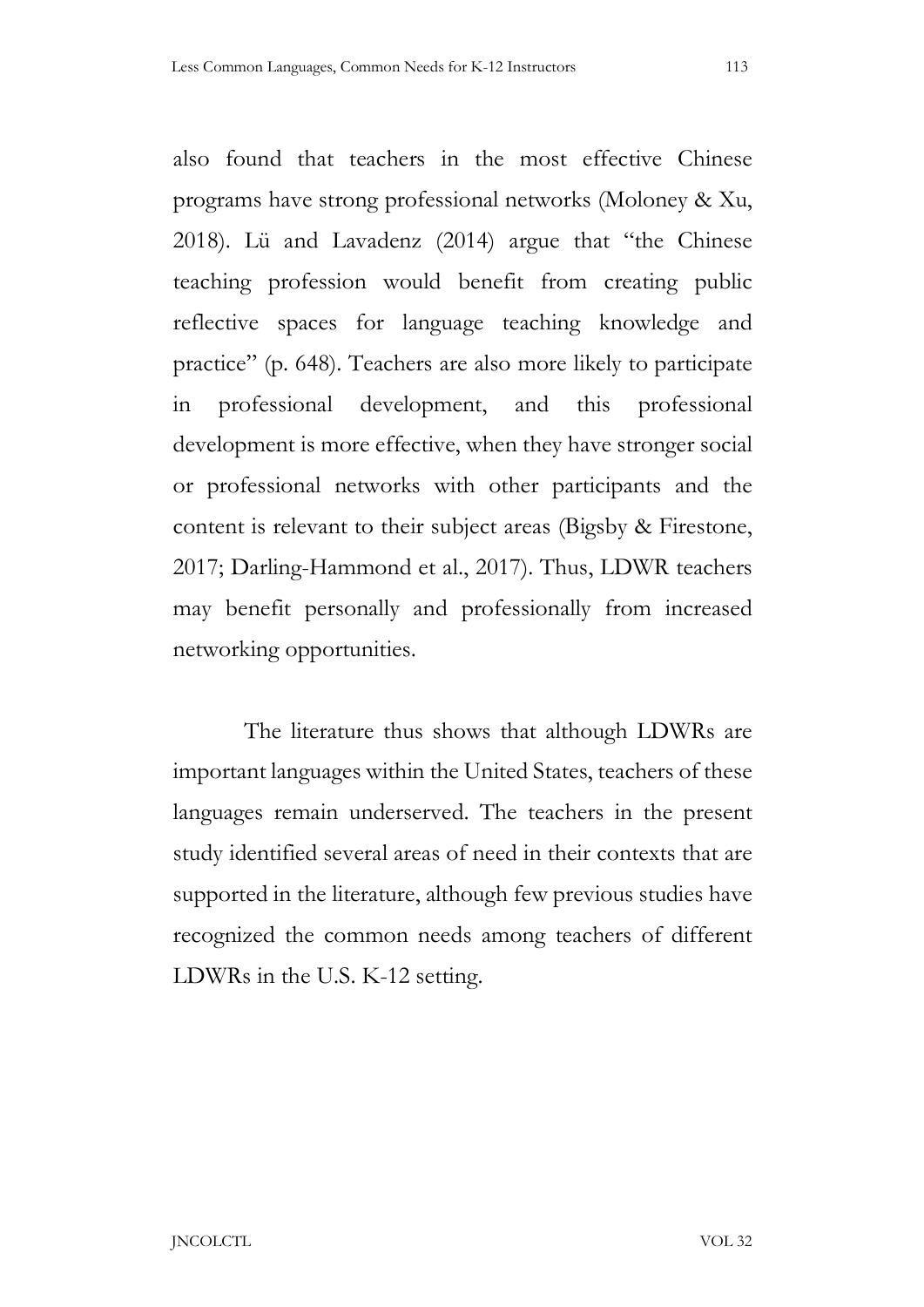### Methodology

 The researchers convened two sets of focus groups, in June and November 2020, as part of the project to advise the Massachusetts Department of Elementary and Secondary Education on its new World Languages Curriculum Framework. Focus groups are a technique for interviewing a small number of people via a guided discussion (Krueger & Casey, 2015, recommend five to eight participants). The discussion format lets participants direct the focus of the discussion in a way that is not possible with a questionnaire and that generates additional data (Krueger & Casey, 2015). This exploratory, qualitative research was intended to solicit ideas for materials development, although as other researchers have noted, the discussion among participants generated additional data about needs and concerns within this group.

 The first focus group was convened to discuss the applicability of the new Massachusetts World Languages Curriculum Framework to the teaching of these languages. At the time, the term "non-alphabetic languages" was used to refer to this set of languages. After this focus group, the Department expressed concern that terms like "non alphabetic languages" or "less commonly taught languages" did not appropriately or inclusively describe all of these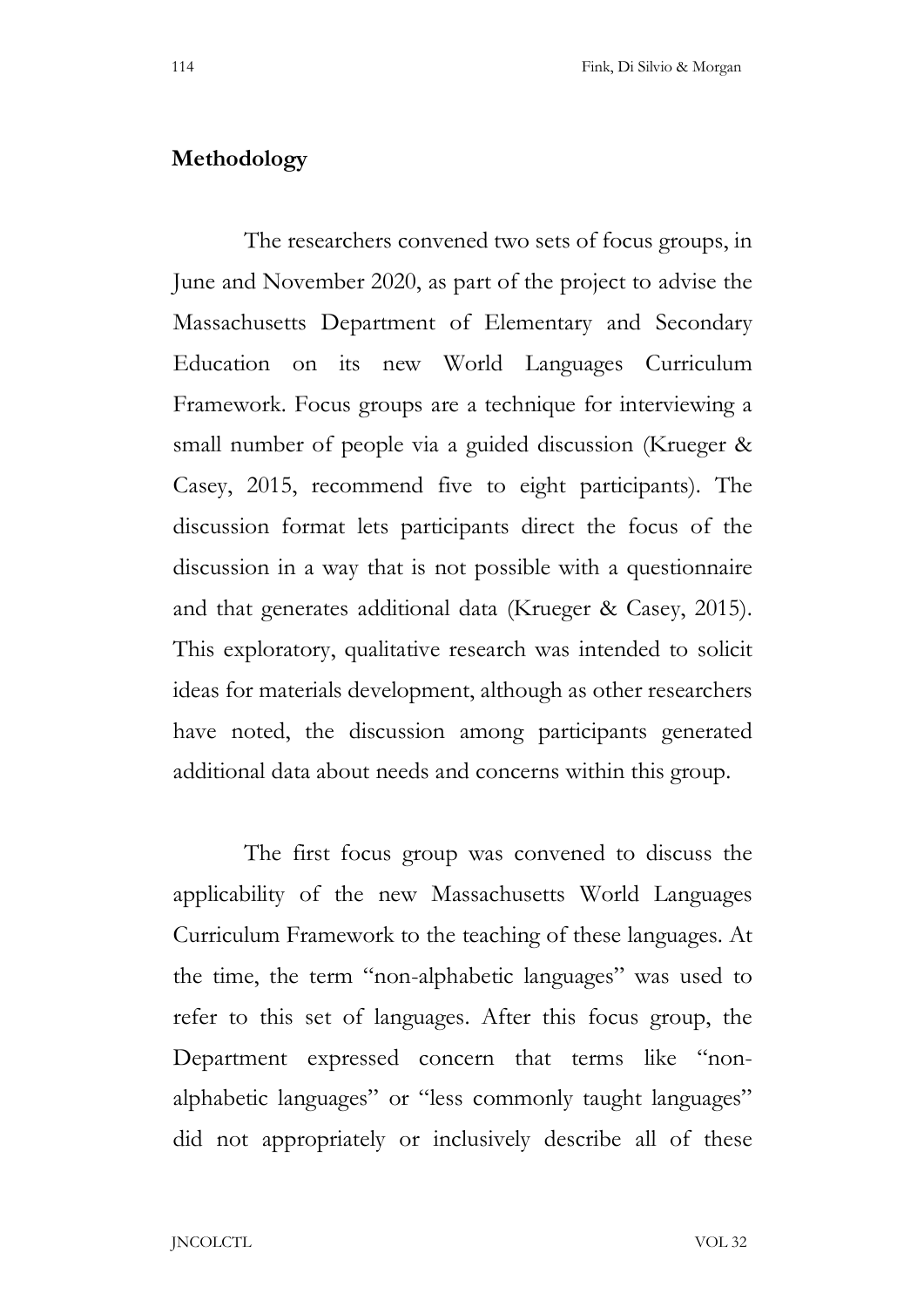languages. Other terms in use such as "logographic languages," "non-Roman alphabet languages," and "character-based languages" seemed similarly inaccurate or awkward and did not represent the variety of scripts used in some languages. The project team therefore agreed to use the Department's suggested term of "Languages with Diverse Written Representations" and to present it to the teachers in the second focus group for review. This second focus group was convened to discuss literature review findings on best practices for teaching and learning LDWRs and make recommendations for a Quick Reference Guide that would help teachers of LDWRs implement the new Massachusetts world language content standards.

 To solicit content advisors for the focus groups, the Department reached out by email to the state's world language teachers. All teachers with relevant experience were considered for participation, and respondents were selected to participate in both rounds of focus groups as availability allowed. The participants in the second focus group were therefore a subset of the participants in the first. Table 1 shows the background and attendance of participants in both focus groups.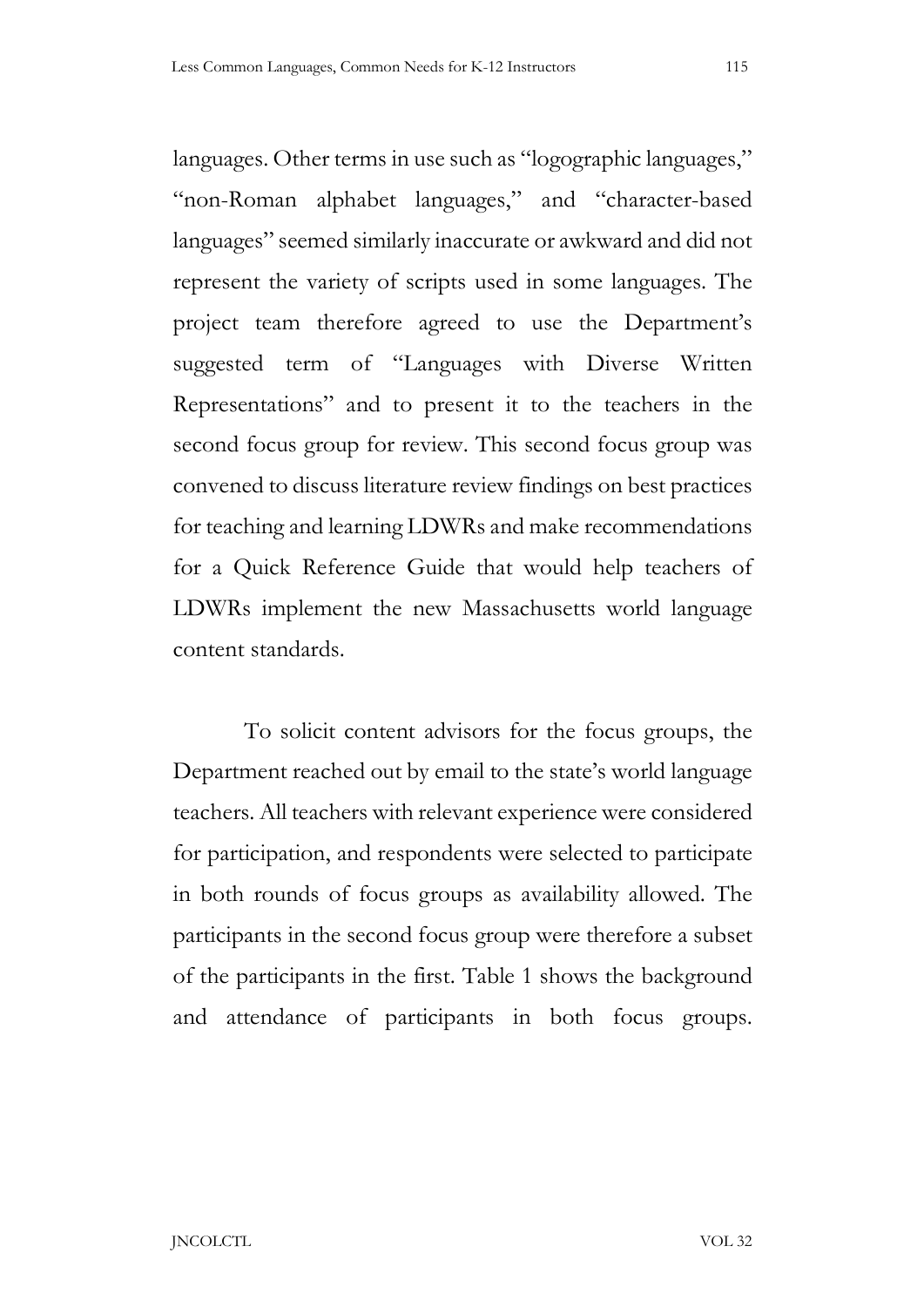| Participant             | <b>Language Taught</b>           | Grade Level(s) Taught                                        | <b>Focus Groups Attended</b> |
|-------------------------|----------------------------------|--------------------------------------------------------------|------------------------------|
| 1                       | Russian                          | Elementary (previously university<br>and high school)        | 1 & 2                        |
| $\overline{2}$          | Mandarin                         | Middle school                                                | 1 & 2                        |
| $\overline{\mathbf{3}}$ | Arabic                           | Grades 8-12                                                  | 1 & 2                        |
| $\overline{4}$          | French (native Farsi<br>speaker) | Grades 7-12 curriculum supervisor;<br>AP and post-AP teacher | - 1                          |
| 5                       | Mandarin                         | Grades 6-8                                                   | 1                            |

Table 1. Focus Group Participants' Backgrounds and Attendance

 The focus groups were led by a facilitator while a notetaker captured the discussion; the sessions were not audio or video recorded. Each focus group meeting lasted about 90 minutes, and participants received professional development credits from the state for taking part in the sessions. The focus groups were conducted virtually using Zoom videoconferencing software. The focus groups followed a semi-structured format, in which participants were asked a series of questions but were encouraged to elaborate and discuss other topics as they arose. Two weeks prior to the first focus groups, participants received the draft of the Massachusetts World Languages Curriculum Framework. One week prior to the second focus group, participants received the LDWR section of the literature review.

 During the first focus group, participants were asked about (1) their familiarity with and use of the national ACTFL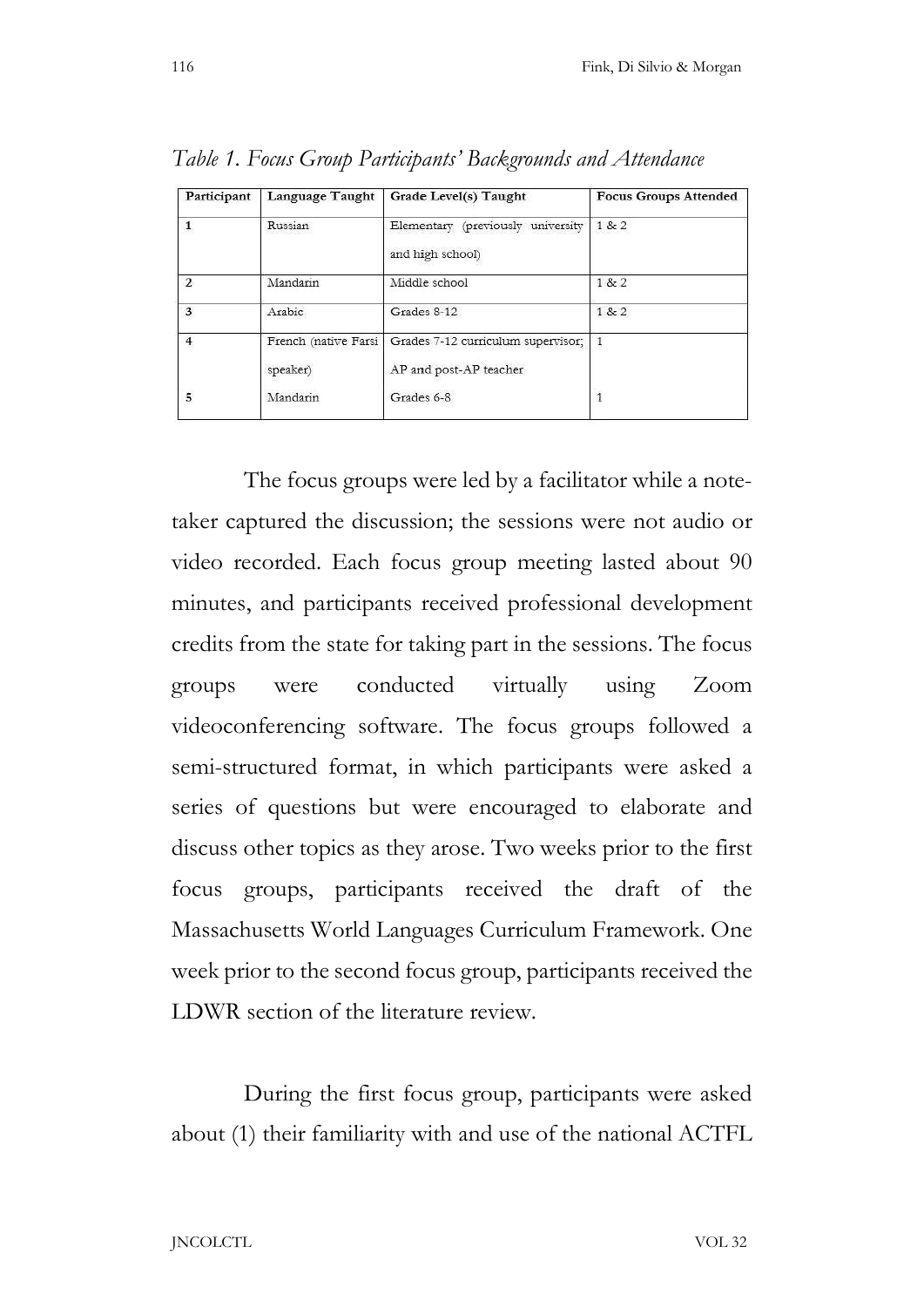standards; (2) any shortcomings of the ACTFL standards for their teaching context; (3) their impressions of the Massachusetts World Languages Curriculum Framework; and (4) whether they believed the Massachusetts framework to be relevant and applicable to their teaching context. In the second focus group session, participants were asked to react to the following topics covered in the literature review: (1) relevant factors for English speakers learning LDWRs; (2) alphabets, characters, and symbols; (3) reading and writing; and (4) phonology and tonal pronunciations. For each topic, participants were asked to consider what stood out from the findings, how the findings compared to their specific teaching experiences, and anything not included that they deemed important to the teaching and learning of LDWRs.

 After each focus group, the facilitator and note-taker discussed the session and summarized major themes that had emerged during the discussion. Subsequently, the researchers qualitatively analyzed the notes from each session and refined their understanding of the themes to produce reports for the Massachusetts Department of Elementary and Secondary Education and to inform the development of the Quick Reference Guide for LDWRs. This paper presents a synthesis of thematic results that emerged across both focus group sessions. While the guiding questions in the first focus group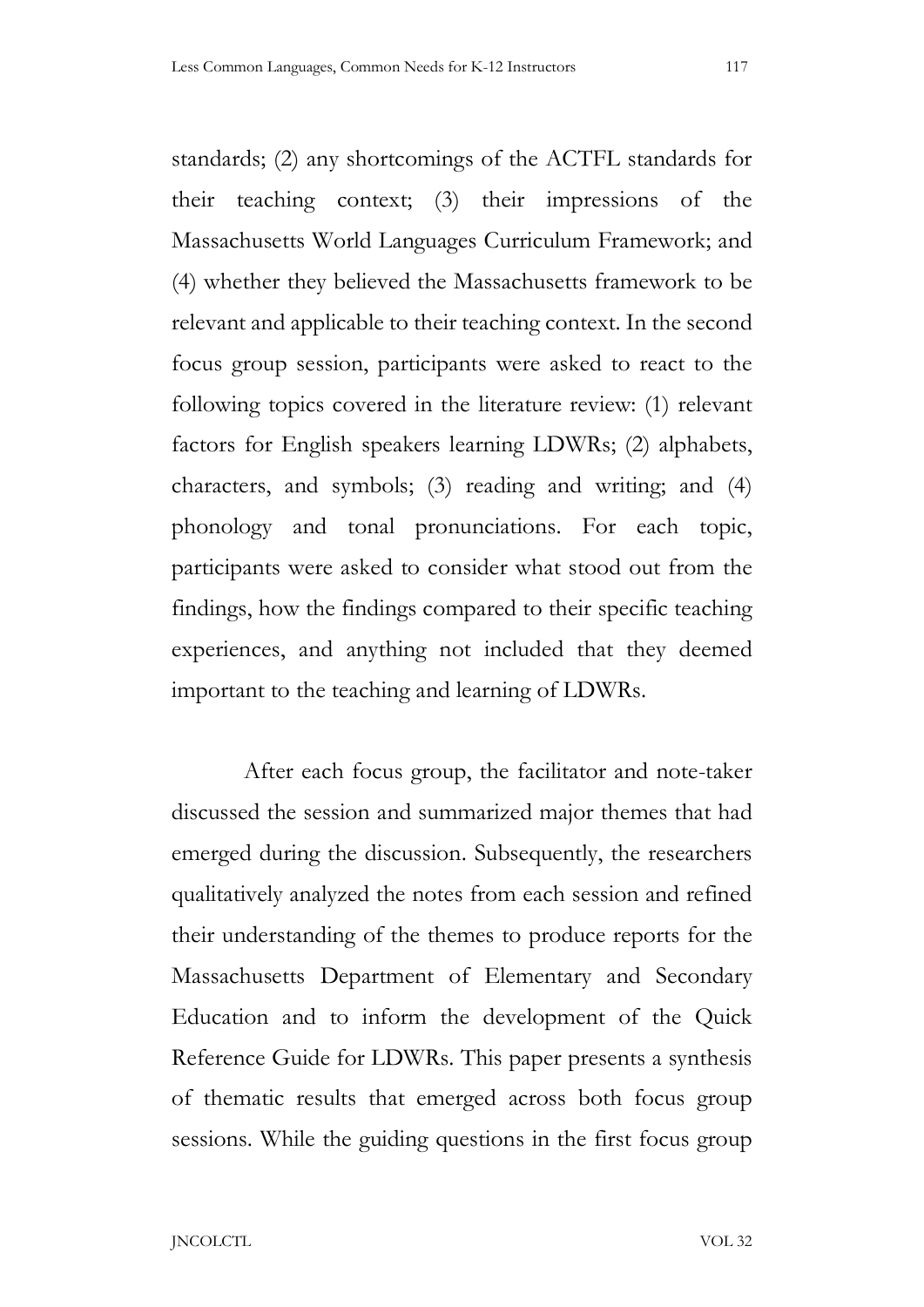may have driven discussion of how teachers of LDWRs apply world language standards, other themes arose from participants' interactions and elaborations.

#### Findings and Discussion

# Applicability of General World Language Standards

 The first focus group emphasized the importance of standards application for teachers of LDWRs. Participants noted that K-12 instructors of less commonly taught languages tend not to use a textbook to guide instruction, as there often are no textbooks available that are appropriate for their contexts. Participant 3, who teaches grade 8-12 Arabic, said, "My curriculum is based on the ACTFL standards. I think that less commonly taught languages tend not to use a textbook as the base." This was echoed by other participants, including Participant 4, a native Farsi speaker and grade 7-12 curriculum supervisor, who said that "teachers use the standards from the get-go as they start planning." Given the way that teachers of LDWRs apply and use world language standards, they requested user-friendly versions of standards to guide their work.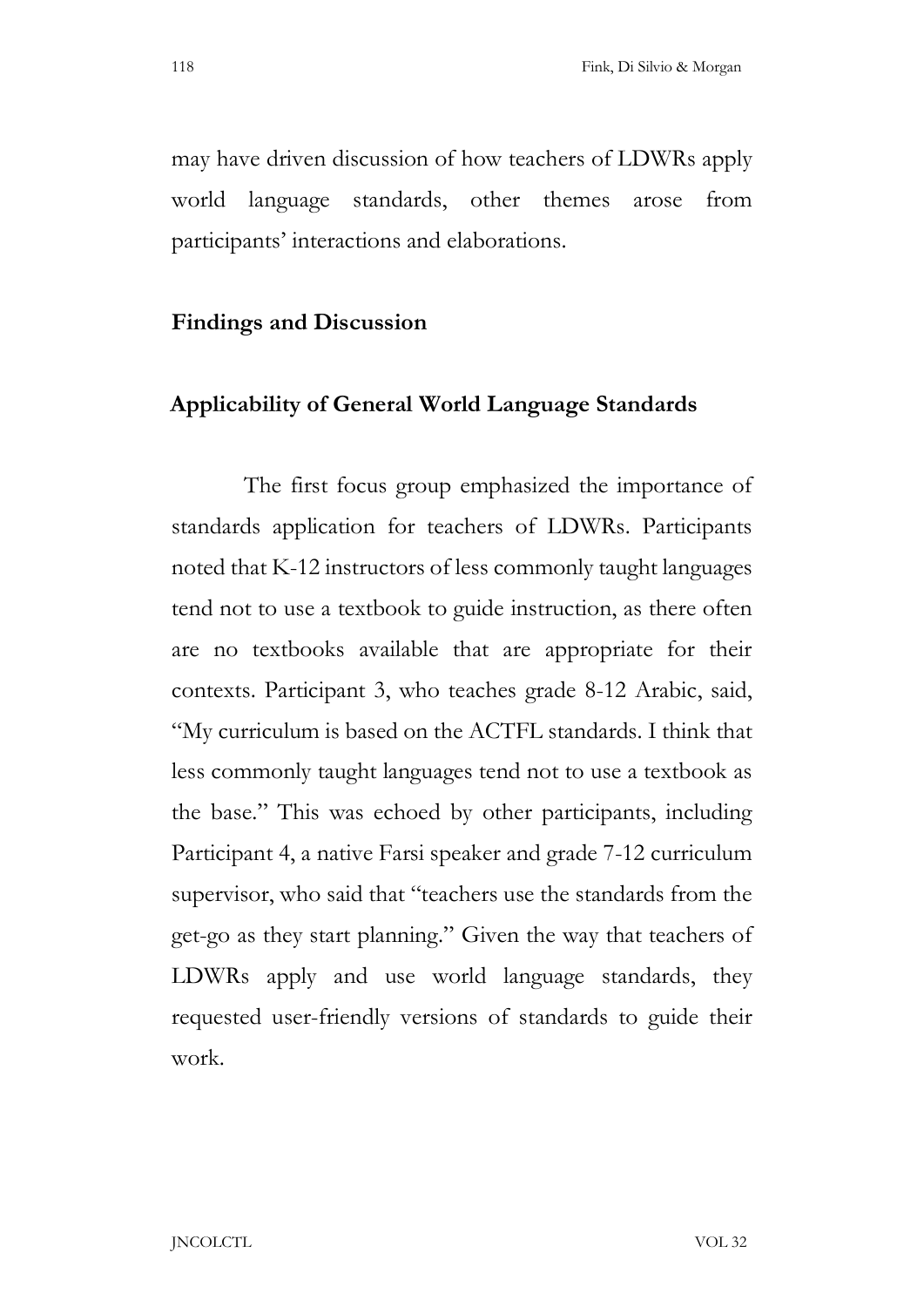This reliance on standards to create curriculum means that any critical areas not addressed in frameworks or addressed in a way that does not apply to their context require more effort for teachers of LDWRs to overcome. The focus group's participants saw some gaps in the revised Massachusetts World Languages Curriculum Framework as particular to LDWRs. For instance, any standard that refers to "cognates" is inapplicable for most, though not all, LDWRs. Participant 3, a grade 8-12 Arabic teacher, and Participant 4, a native Farsi speaker and grade 7-12 curriculum supervisor, noted similarities between their writing systems and the challenges this can cause for students, including spelling and matching written words to spoken words:

> Participant 3: How does teaching the alphabet fit into this? There should be a caveat that when students are learning a new writing system at the beginning of their language studies, anything read or written will be slower than speaking or listening. The standards have things at Novice Low that my students can do in speaking and listening, they can't do it yet in reading and writing. They don't know the whole alphabet. Those skills develop much more slowly through their Novice development. The standards as a whole don't need to change but they should recognize that difference in development.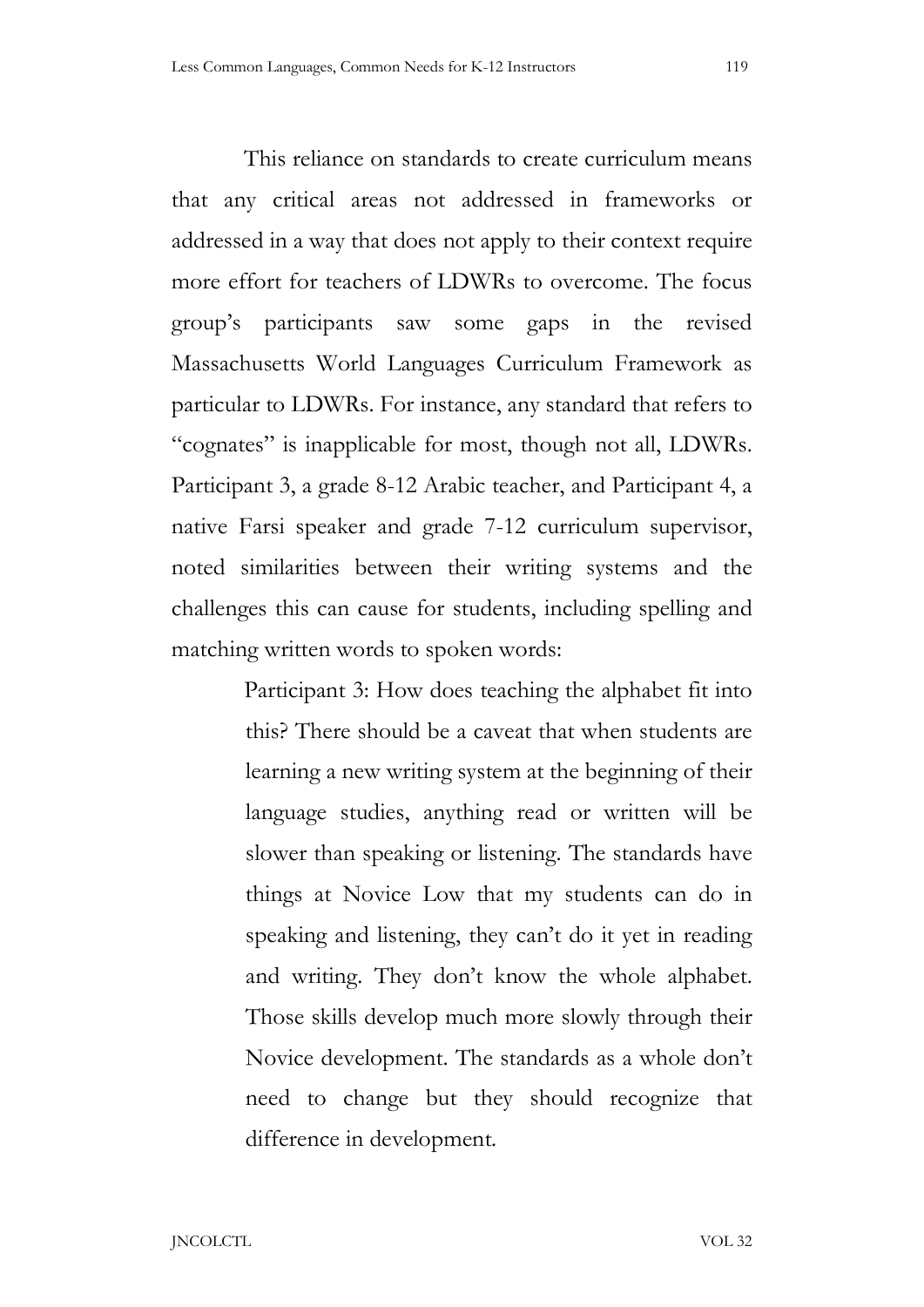In addition to guidance in standards about teaching writing, participants believed that the standards related to culture did not adequately address the needs of Novice learners of LDWRs. Participants mentioned a need to discuss and overcome stereotypes and cultural misunderstandings, which they thought was "true for all of our languages because the cultures are seen as 'more foreign' than, say, French or Spanish," as Participant 3 (grades 8-12 Arabic) explained. Several participants emphasized that the linguistic and cultural distance between English and LDWRs makes it difficult to provide comprehensible cultural input for these learners at the

Novice level:

Participant 5 (grades 6-8 Mandarin): I think in my practice, all the Novice standards are applicable. But some are hard to make happen, like using the target language almost exclusively. That's too difficult for Novice Low and Novice Mid. If you're explaining a festival related to a religion that students have no knowledge of and no connection to their prior knowledge, no matter how much comprehensible input, pictures, or scaffolding you provide it's almost impossible for students to comprehend.

JNCOLCTL VOL 32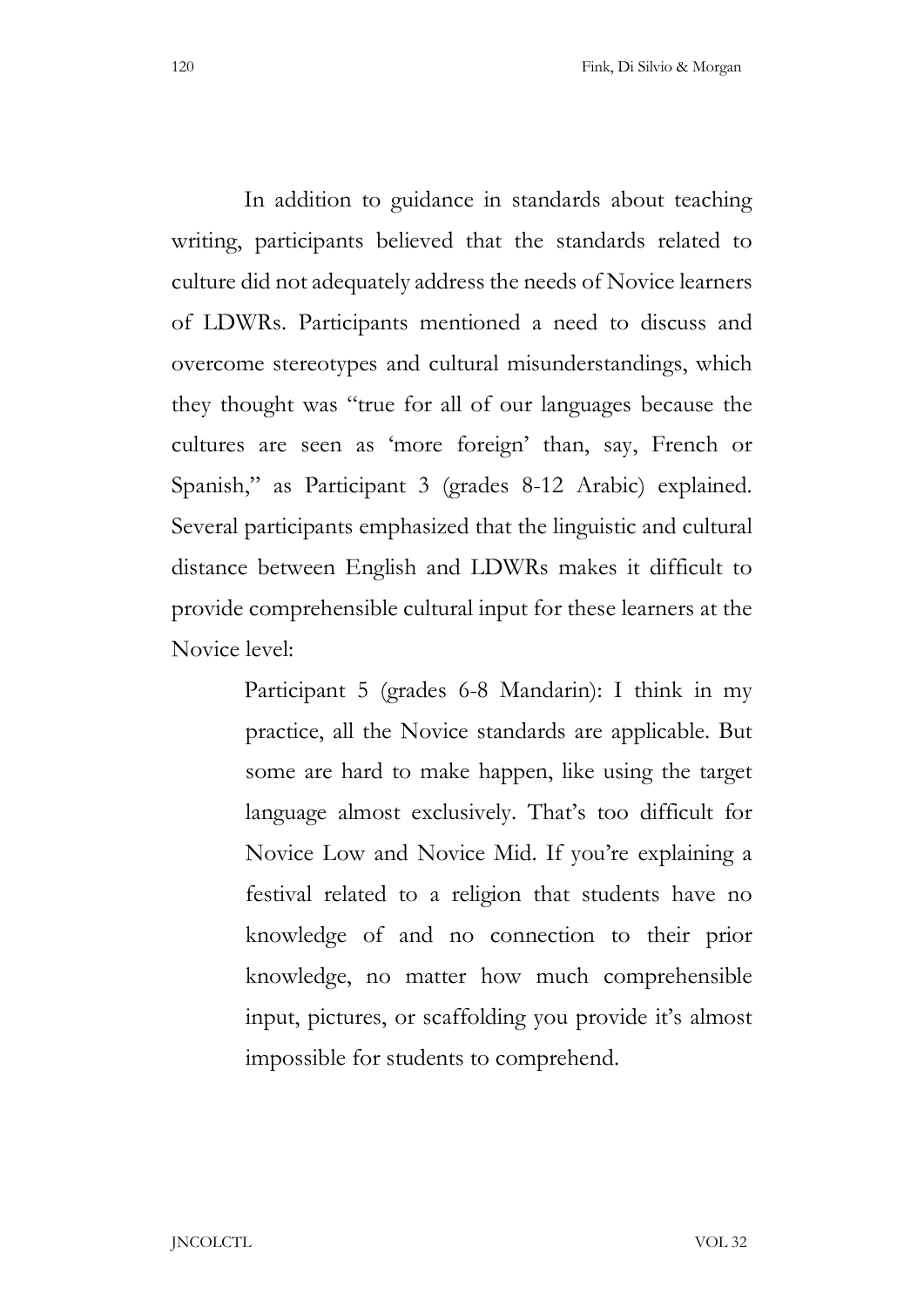Participants stated that the Massachusetts World Languages Curriculum Framework did not specify what varieties of language should be taught, which they believed was important for their languages. Participant 4, a native Farsi speaker and grade 7-12 curriculum supervisor, wondered, "For languages like Farsi with formal and informal varieties, which one do we want students to show mastery of? How a family talks vs. a TV broadcast—this choice has cultural implications." This was echoed by Participant 3, a grade 8-12 Arabic teacher, who explained that "to be truly communicative in Arabic, you need familiarity with both standard and dialect."

 Some teachers of LDWRs have large numbers of heritage speakers in their classes, such as Participant 5, a grade 6-8 Mandarin teacher, 20% of whose students are heritage speakers. A common definition of a heritage speaker is "a student who is raised in a home where a non-English language is spoken, who speaks or merely understands the heritage language and who is to some degree bilingual in English and the heritage language" (Valdés, 2000). Participant 1, an elementary school Russian teacher, stated that the identification, levels, and needs of heritage learners are "a weak point in the ACTFL standards" and requested more guidance in addressing this population's needs.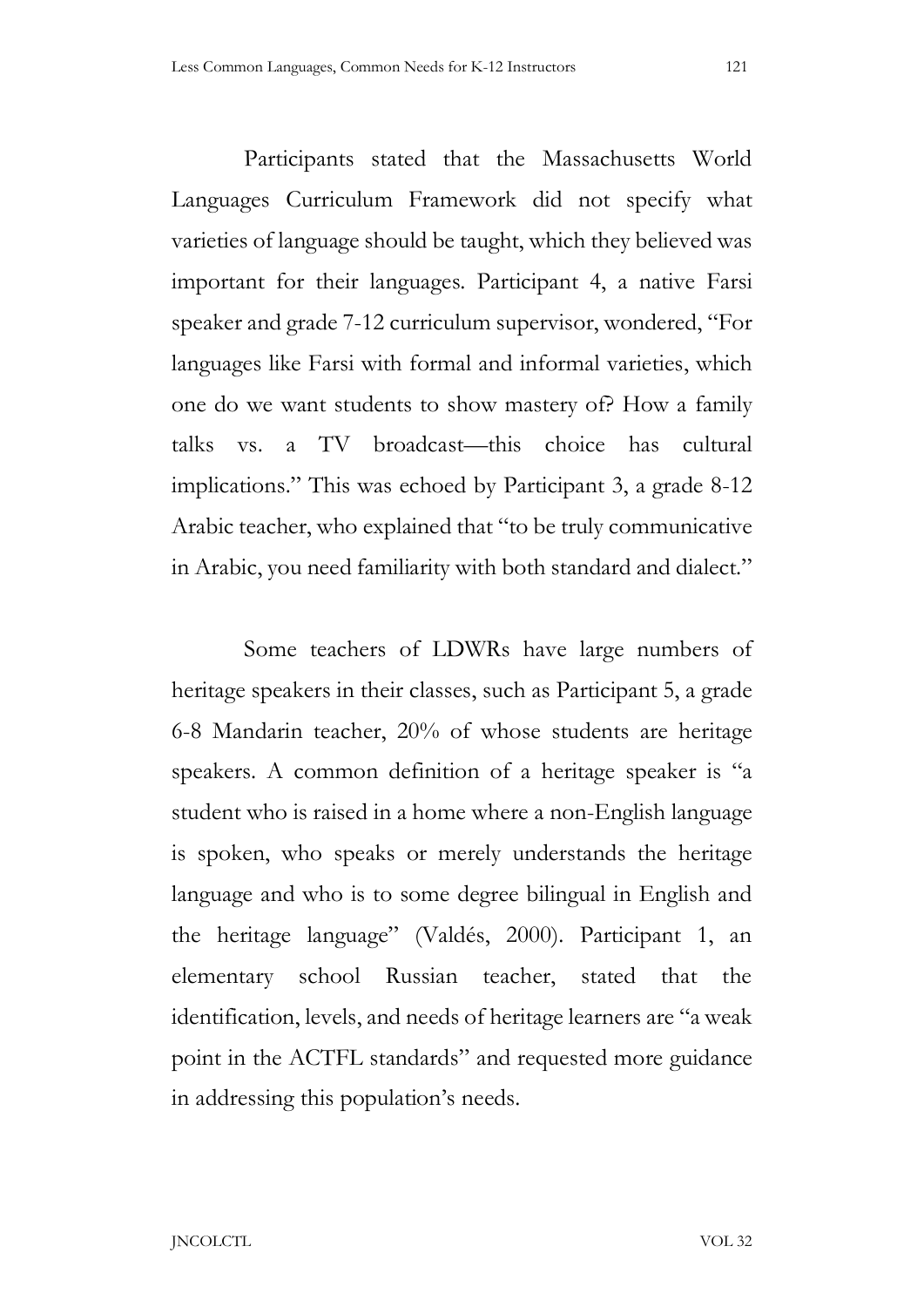Overall, participants had positive opinions of the ACTFL standards and the new Massachusetts World Languages Curriculum Framework, which are both proficiency-based standards for world language education. Participants suggested that teachers of LDWRs may rely more on standards frameworks than teachers of more commonly taught languages because of a lack of textbooks. While userinformed development of standards as well as provision of implementation guidance and supplementary materials can benefit teachers of Roman-alphabetic and more commonly taught languages, participants noted several ways in which world language standards can be improved to reflect the realities of teaching LDWRs. Participants also suggested a need for guidance in order to successfully implement the Massachusetts World Languages Curriculum Framework in their context, given the challenges shared by teachers across these languages of teaching a new writing system, bridging potentially larger gaps in cultural knowledge, and addressing the needs of heritage language learners.

#### Research and Resources

 A second common theme for the participants that emerged in both focus groups was the lack of access to and awareness of resources for K-12 instruction in their languages,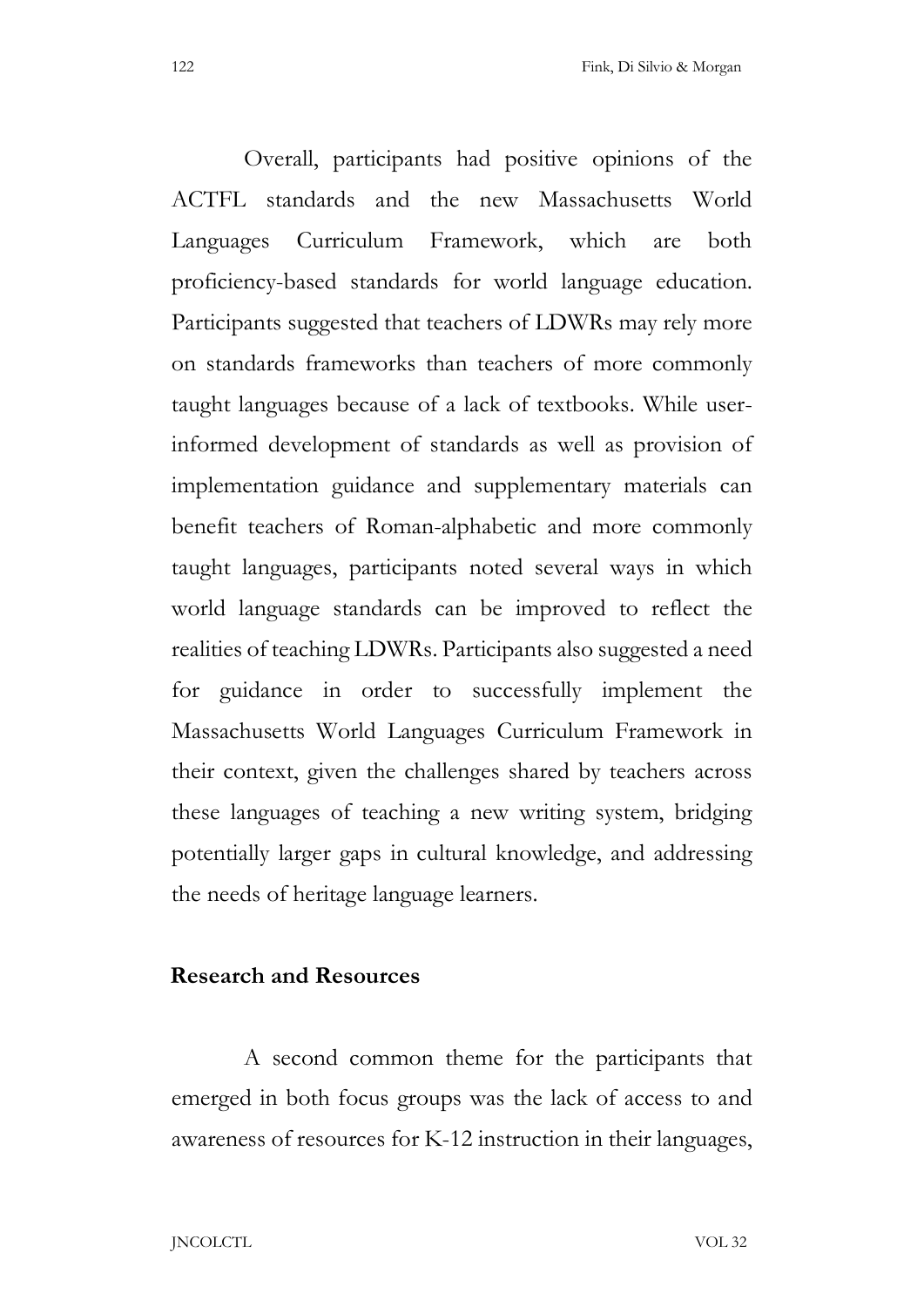as well as issues with the applicability and practicality of available resources. In the first focus group, the participants specifically noted a lack of textbooks and other resources, resulting in teachers creating their own curriculum and materials, including assessments. One concern, from Participant 4, a native Farsi speaker and grade 7-12 curriculum supervisor, was that a lack of an "end assessment" made it difficult to "know what we're preparing students for using these standards." The lack of appropriate materials places additional, time-consuming obligations on teachers of LDWRs. Participant 4 noted that teachers must make their own materials and described this process as "very hands-on." Participant 1, an elementary school Russian teacher, stated more strongly, "If you make your own resources, that's many hours of your own time." Although participants reported having limited time for resource development, their participation in the focus groups demonstrates their active involvement in and dedication to trying to improve resources for teachers of LDWRs working in K-12 classrooms.

 During the second focus group session, participants discussed the finding from the literature review that extensive reading on topics of personal interest at or just above students' proficiency levels may promote increased reading fluency and comprehension in LDWRs (Brustad, 2006; Hitosugi & Day,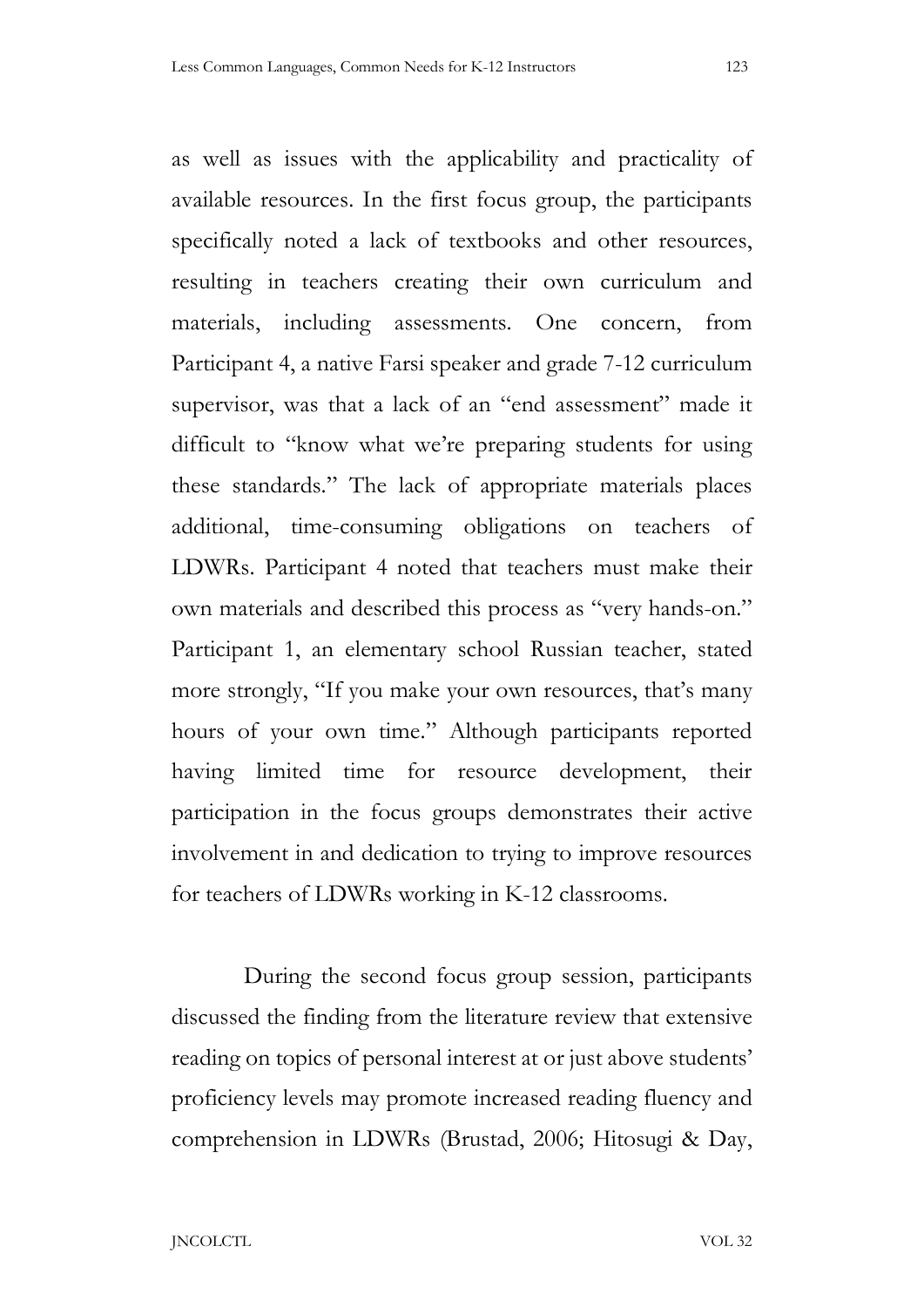2004; Suk, 2017). Participants believed this recommendation to be impractical in their K-12 classrooms, echoing other research that has found that despite the wealth of authentic target language material online, it is difficult to find grade- or level-appropriate materials for students (Zimmerman & McMeekin, 2020). Participants discussed the challenge of finding material that was both authentic and level-appropriate:

> Participant 2 (middle school Mandarin): It's so hard to find resources that are suitable for our students. At our school, we develop our own curriculum so the topics covered may not be covered by the big companies that provide the reading resources. So it may be difficult to find those resources unless we create them ourselves, and if we create them ourselves it's not authentic.

> Participant 3 (grades 8-12 Arabic): Yeah, it's hard to find authentic materials that are appropriate for Novice levels.

 Participants in the second focus group explained that another major challenge was finding material that was ageappropriate for students. Participants described using authentic material made for children, such as children's books and YouTube videos, but Participant 2, a middle-school Mandarin teacher, said that "if they match the [students'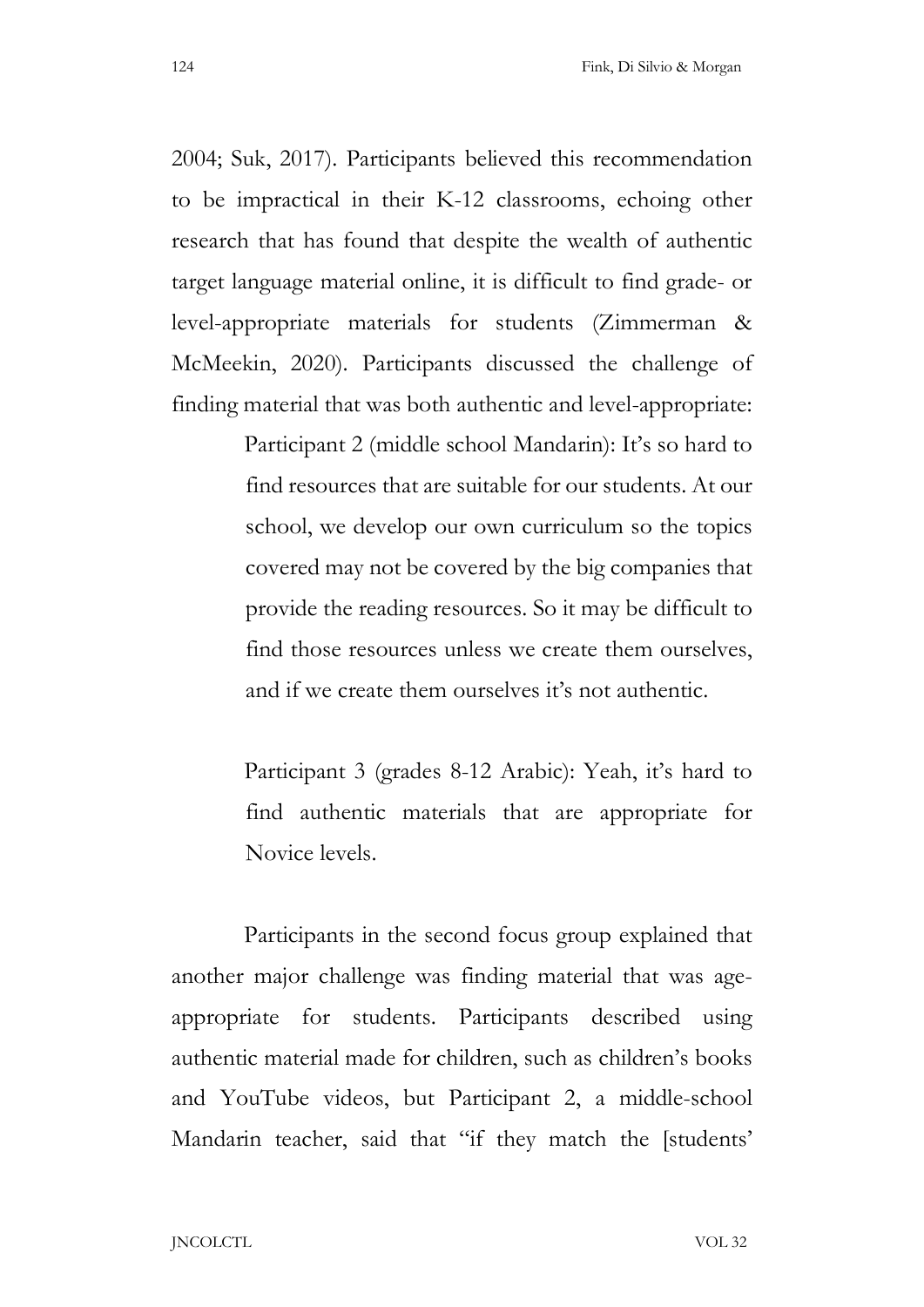proficiency] level, they don't have any plots." Participant 3, a grade 8-12 Arabic teacher, added that students "would rather talk about something much more complex." Additionally, participants described the challenges involved in trying to make complex texts accessible. Participant 3 wondered whether "alter[ing] the task not the text" was affecting students' reading skills and noted that she often did not expect students to read a full paragraph. According to Participant 2, even though some students enjoy reading things that are more challenging, "some students give up when they see books beyond their level." While many of these challenges may be shared by other LCTL teachers, some aspects are specific to LDWRs. Participant 3 described particular challenges in using authentic Arabic children's materials because "literacy is a big debate in the Arab world. Children's books there are very formal, written with vowelized text. The idea there is to teach children 'good' Arabic instead of dialect, whereas I teach more dialect." Thus, in selecting materials, teachers of LDWRs must be sensitive not only to concerns of availability, authenticity, and age- and level-appropriateness, but also print norms.

 During the second focus group, the participants additionally noted that research on teaching reading may not be easily available to teachers of some LDWRs or may not readily translate into practice. Since teachers of LDWRs must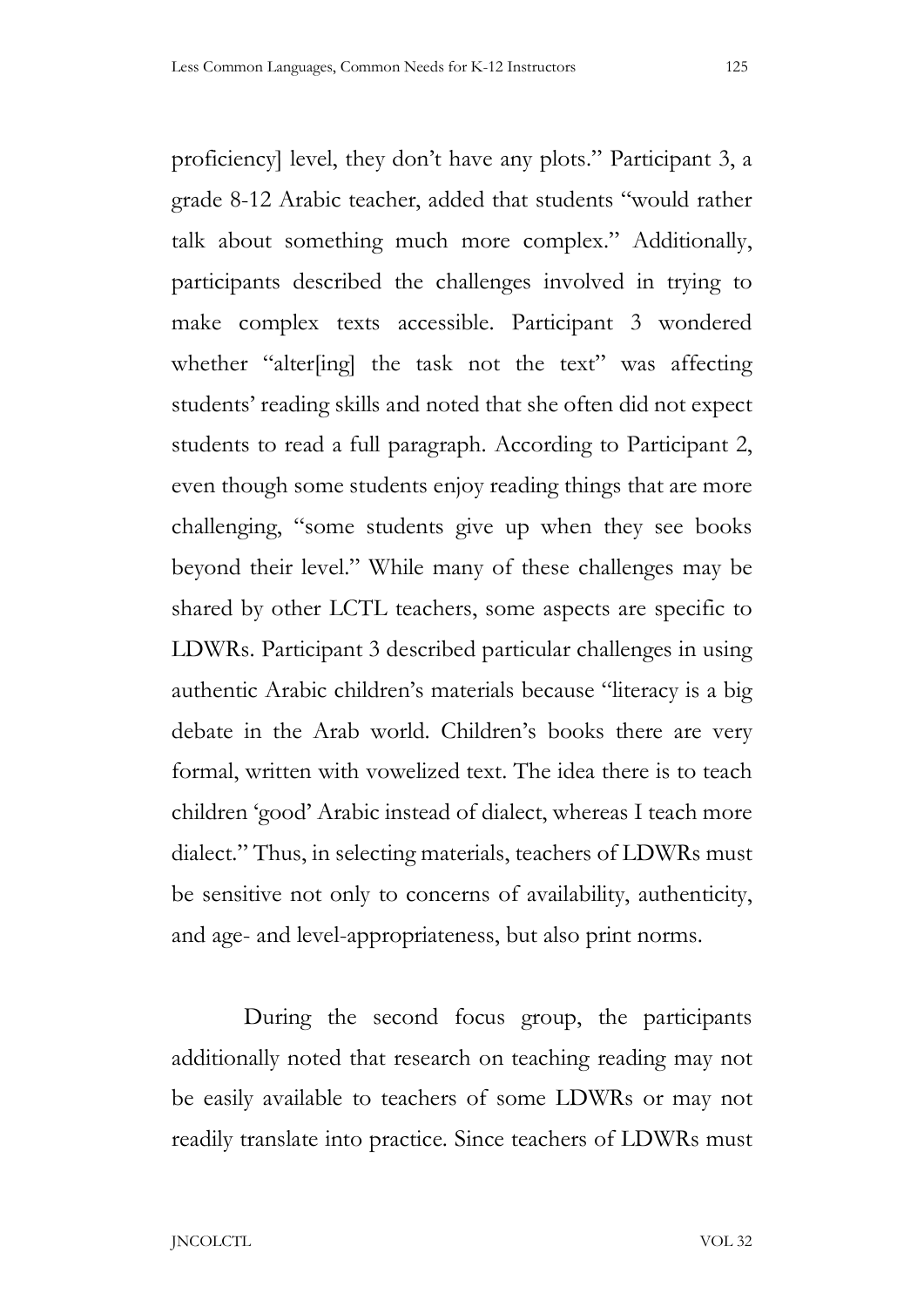teach students literacy in a new writing system, a lack of accessible and actionable research and specific training is more acute for them than for teachers of other world languages. Participant 1, an elementary school Russian teacher, stated, "There is so much information out there, but it's individual teachers, it's at the lay level, not published," and emphasized the "disconnect between the people publishing and classroom teachers." The participants elaborated:

> Participant 3 (grades 8-12 Arabic): I think that in our field teachers don't have enough training about how to teach reading. Teachers who learn how to teach reading in any language have a lot of training in how to teach decoding skills for example, and that's not necessarily a standard part of our teaching training.

> Participant 1 (elementary school Russian): It's not that there's not enough training, there is no training.

### Group Identity and Professional Networks

 Throughout the focus group discussions, participants connected based on shared challenges and a sense that they do something different from their non- LDWR colleagues, indicating a shared professional identity in spite of different backgrounds and languages of instruction. This is confirmed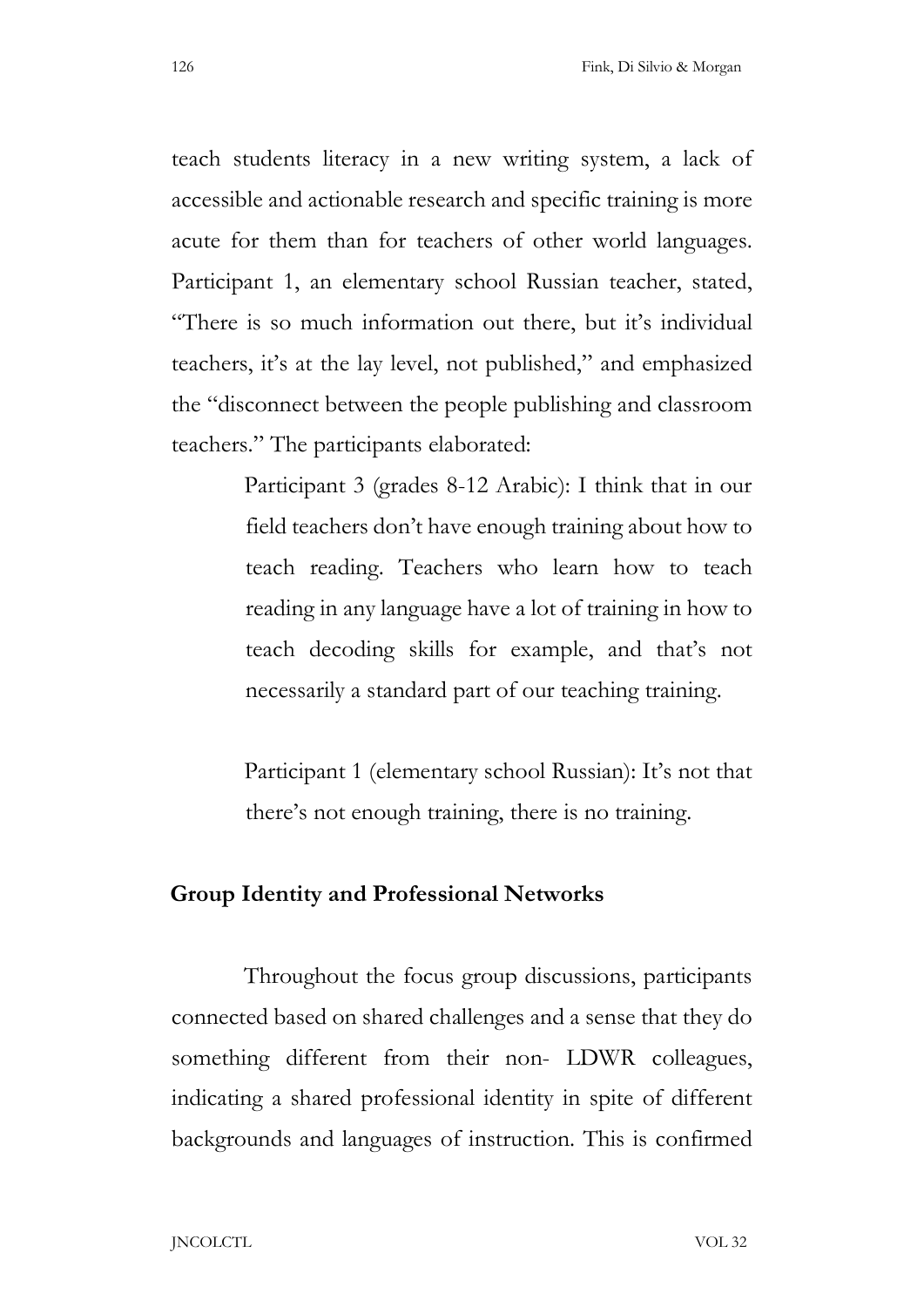by the participants' reaction to the term "Languages with Diverse Written Representations." During the first focus group and in early planning for resources to supplement the Massachusetts World Languages Curriculum Framework, this set of languages was referred to as "non-alphabetic languages." Participant 1, an elementary school Russian teacher, questioned this grouping, saying, "The Cyrillic alphabet is different from Latin, but not as different as other writing systems. Are we artificially grouping these languages?" After this focus group, the researchers decided with the Massachusetts Department of Elementary and Secondary Education to use the term "Languages with Diverse Written Representations," as described in the methodology section of this paper. During the second round of focus groups, participants agreed that the term LDWR was more representative and accurate for the group:

> Participant 1 (elementary school Russian): I like LDWR. I'm not offended [by the term non-alphabetic languages], but yes, my language is alphabetic.

> Participant 3 (grades 8-12 Arabic): I like it also. The term I've heard most is LCTL, but that doesn't capture what you're referring to.

JNCOLCTL VOL 32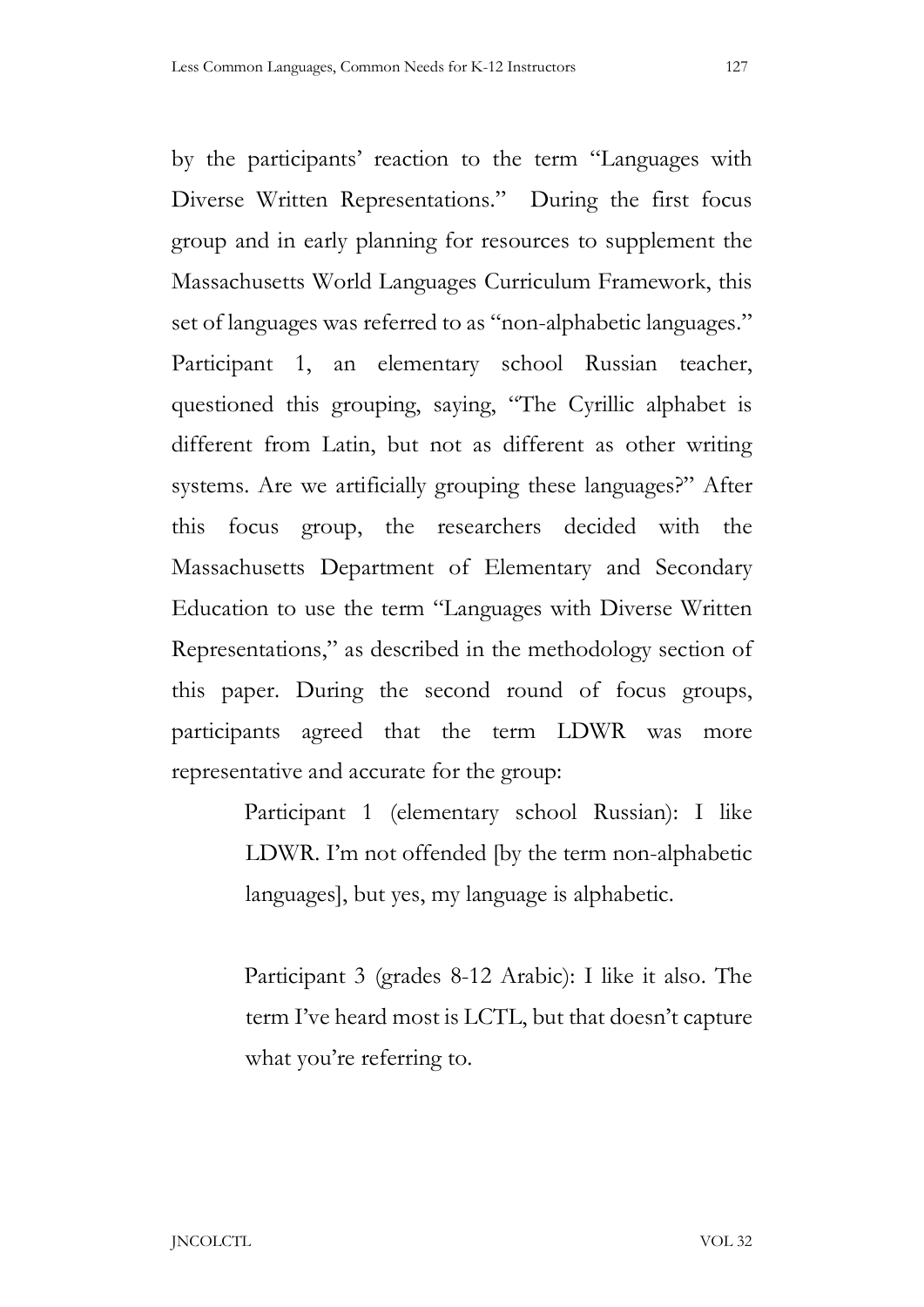As the participants noted, other terms for this group of languages do not capture the same distinction. Not all less commonly taught languages are non-alphabetic; some, like Portuguese, use the Roman alphabet while others, such as Russian, use non-Roman alphabets. The term "Less Commonly Taught Languages" also does not fully identify this group. Some challenges for LDWR teachers are common to other LCTLs, such as difficulty obtaining appropriate authentic materials. However, other challenges are related specifically to teaching LDWRs, including teaching students to read and write with new writing systems. Some participants also noted the lack of linguistic similarities such as cognates between their languages and English. In addition, while LDWRs are currently among the languages less commonly taught in the United States, their enrollment is growing, and enrollment in Chinese classes is poised to outpace enrollment in German classes (American Councils for International Education, 2017), even though German is currently considered a commonly taught language (National Council of Less Commonly Taught Languages, n.d.). Thus, at some point, Chinese may become a commonly taught language, but Chinese instructors will still share certain instructional challenges with other teachers of LDWRs.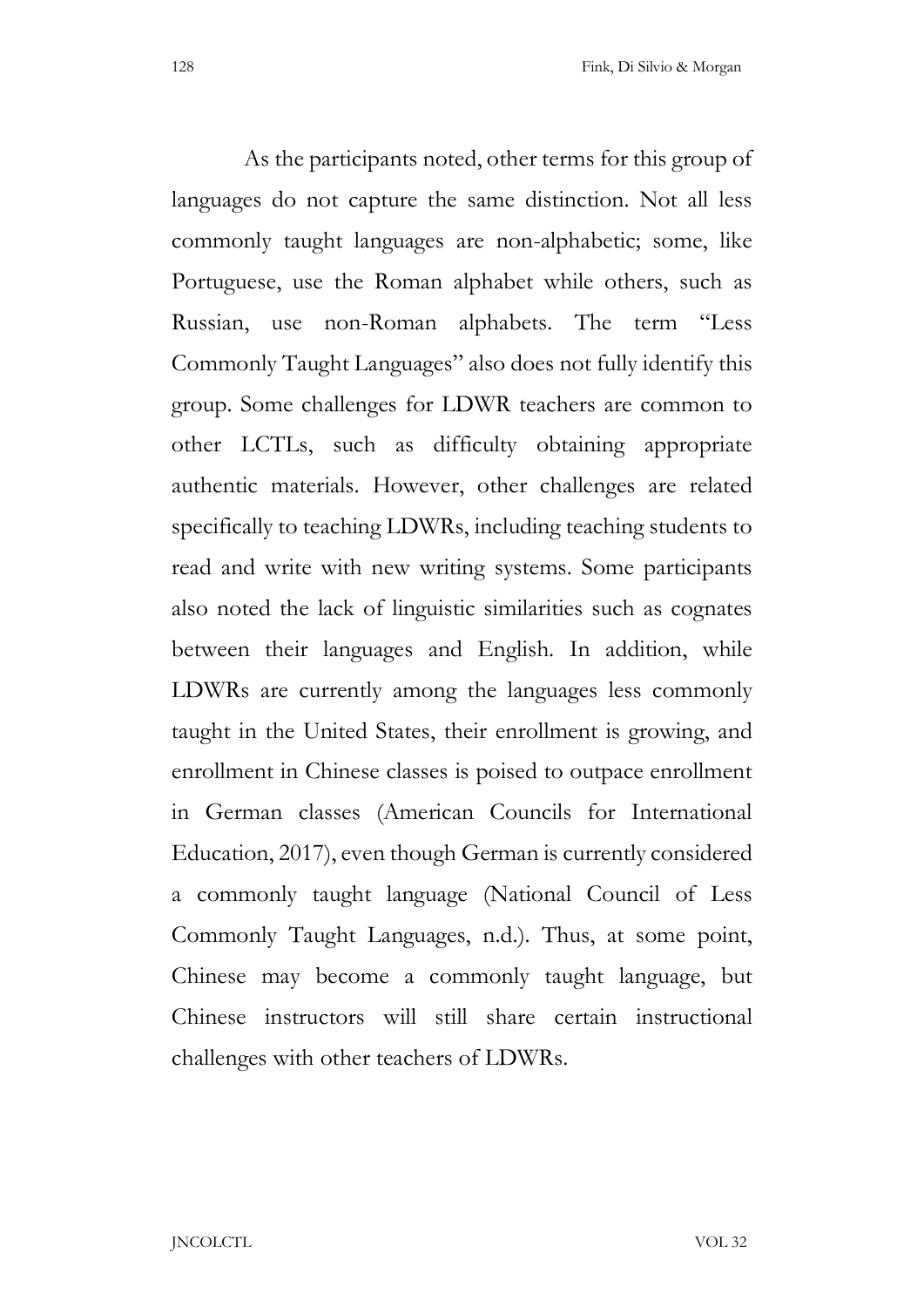Participants' discussion of how teachers of LDWRs fit into their schools confirmed that they view themselves in some ways as apart from their colleagues:

> Participant 4 (Farsi speaker and grade 7-12 curriculum supervisor): I think some of the language in the [Massachusetts World Languages Curriculum Framework] document would allow some cohesiveness within a department. Some of the ambiguity could be resolved by working with our colleagues/department heads. I want us not to forget that we're still part of a whole while being quite special in what we do.

> Participant 1 (elementary school Russian): Isn't the goal to be all-inclusive? I had an experience where the school had one set of goals for other languages and one for Russian because it was "so difficult." I agree that standards can and should be the same for all languages, but we may need different approaches.

 While participants were aware of existing opportunities to connect with other educators, such as conferences, they reported a lack of time and availability for participating in these large-scale events or activities. As Participant 1, an elementary school Russian teacher, stated, "How often do you go to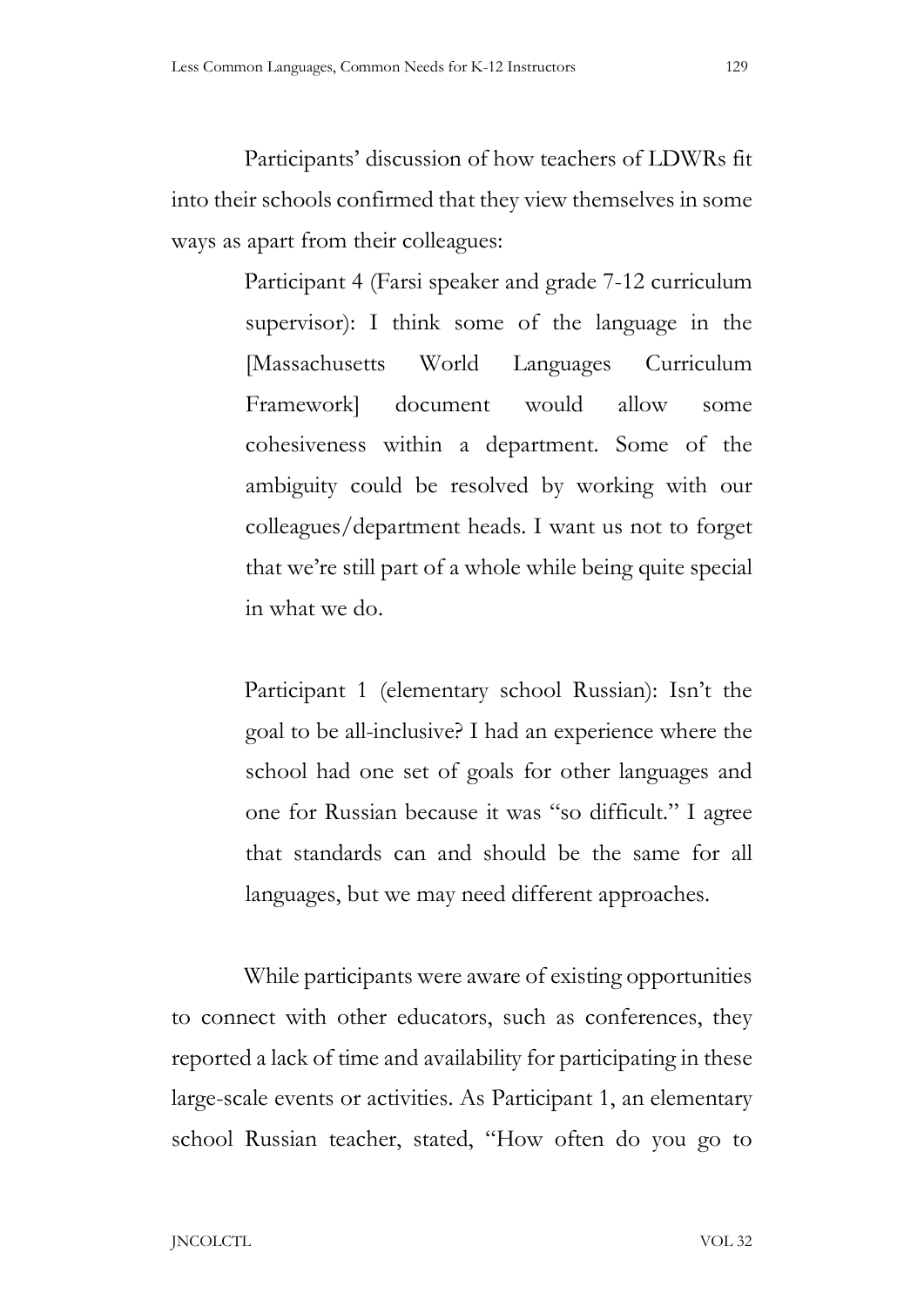conferences? Never, because you don't have time." In a discussion of teaching strategies, Participant 3, who teaches grade 8-12 Arabic, stated it would be "good for teachers to discuss with others who teach their language", and participants agreed that there is a need for greater collaboration and crosslanguage connections among teachers of LDWRs. Participants suggested working groups as a way to create shareable online resources that would take less time than attending conferences. To surmount their challenges in finding appropriate materials and teaching strategies, participants suggested that professional networks had the potential to make information more accessible and available to teachers, echoing other research which has found that teacher professional networks reduce teacher isolation and provide pedagogical benefits (Knight, 2020; Macià & Garcia, 2016; Moloney & Xu, 2018).

 As the focus group participants noted, the term LDWR more accurately captures the distinguishing aspects of these languages for instructors in U.S. K-12 settings. As discussed in the Background section, there is demand among LDWR teachers for content-focused professional development, and teachers are more likely to attend such professional development (Bigsby & Firestone, 2017; Darling-Hammond et al., 2017). Additional research suggests that professional identity plays a role in teachers' decisions to participate in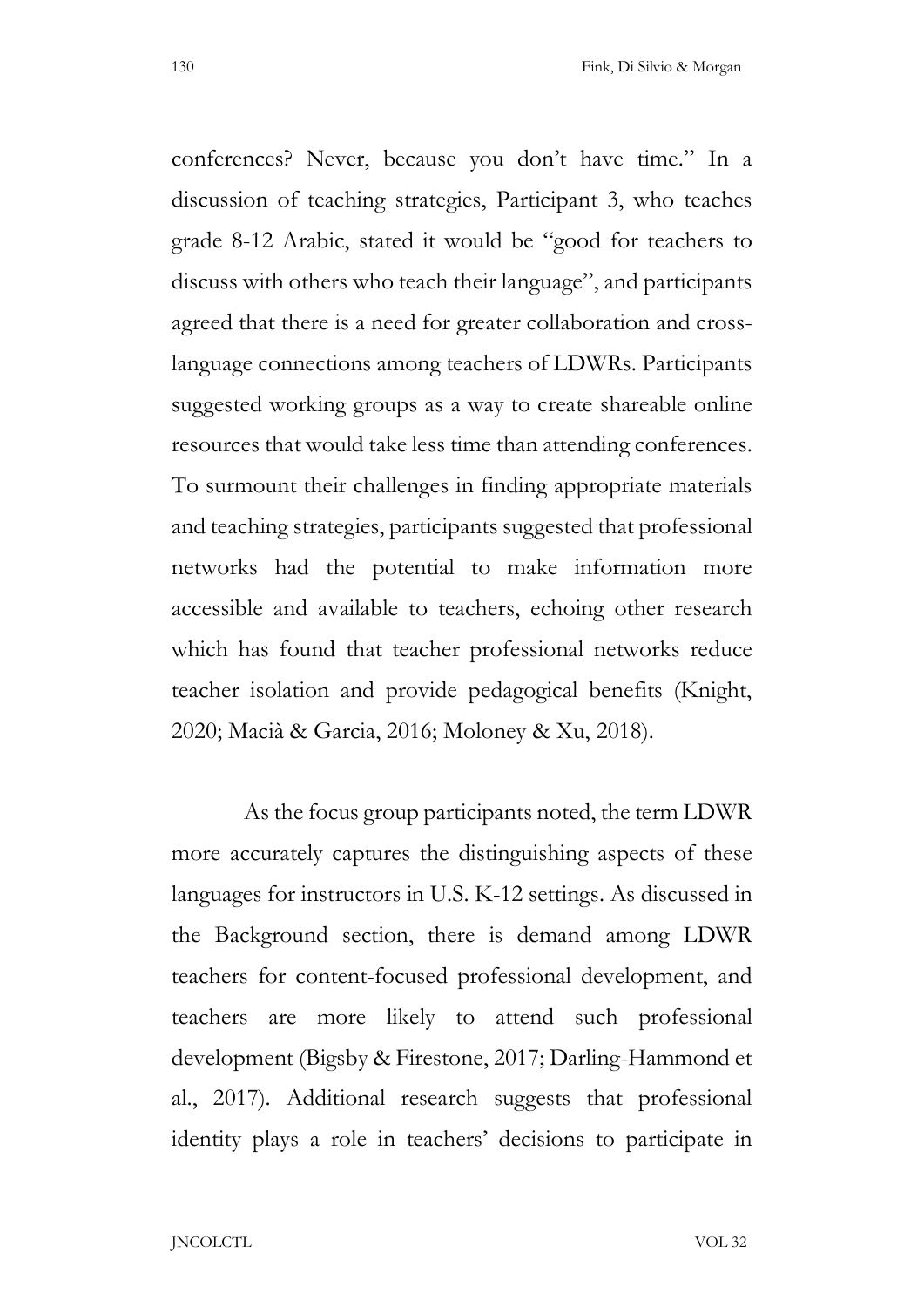professional networks (van den Beemt et al., 2018), so we anticipate that promoting a sense of group identity among LDWR teachers may encourage these educators to increase their participation in professional networks and professional development. Thus, instructors of LDWRs may be seen as a coherent group with a distinct identity based on common needs, and educators in this group can benefit from additional opportunities for connections and collaboration as well as support to apply world language standards to their teaching practices.

# Conclusion

 As shown in the focus groups conducted for this study, K-12 educators of LDWRs have many things in common despite teaching different languages. In particular, they face challenges related to implementation of broad world language standards and limited instructional resources and research that can be applied to practice, especially as related to the teaching of new writing systems, and may feel isolated in their schools or districts. This study shows that previously-identified challenges for different LDWRs are common across languages and identifies the potential for shared solutions among LDWR educators. States, world language programs, and individual teachers may benefit from considering teachers of LDWRs as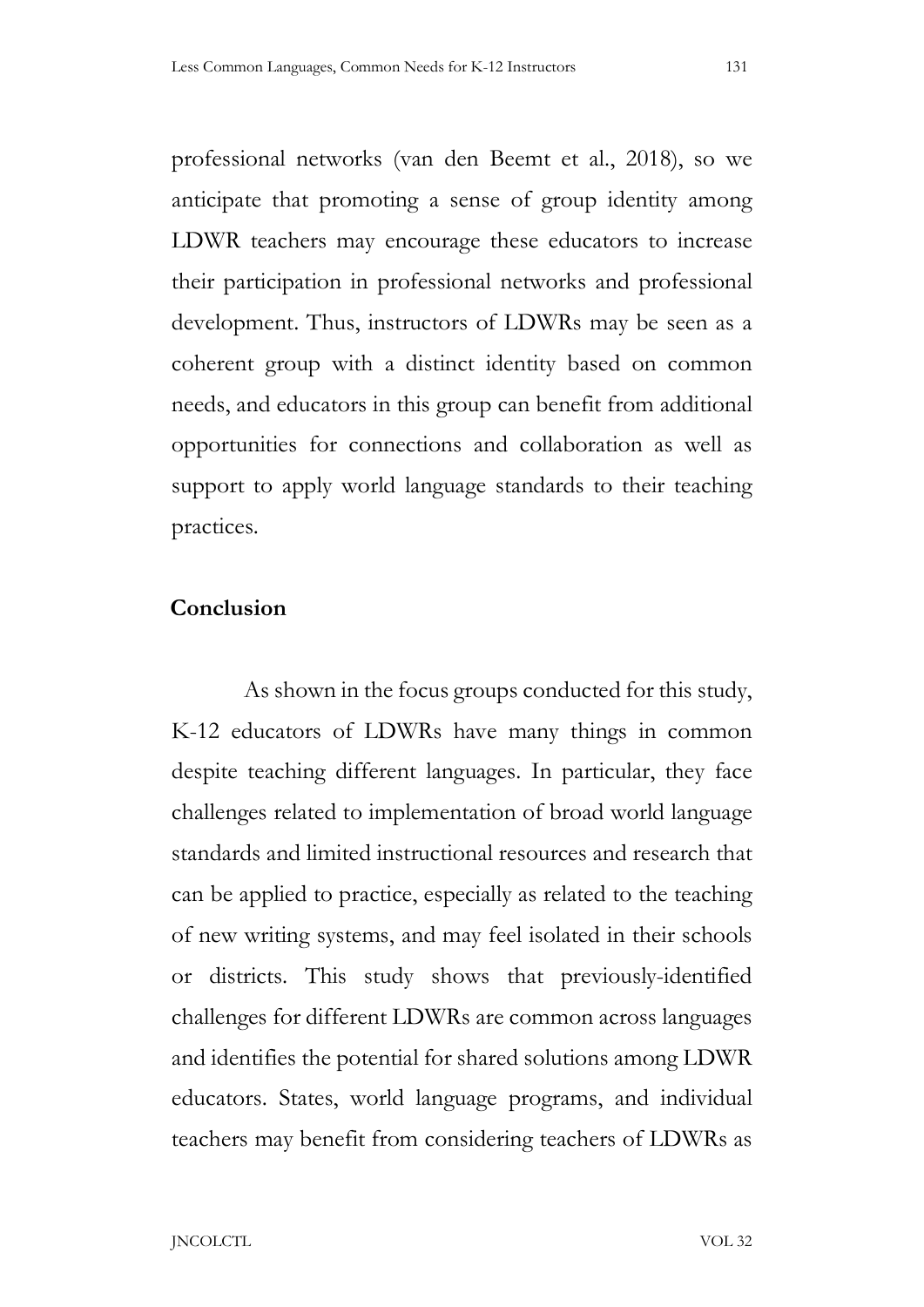a group in order to support educators in facing these challenges by building professional networks that can share resources and support the implementation of best practices in the classroom. This grouping supports the development of literacy skills for students and resources for teachers who often need to determine how to develop these skills with limited formal curricular resources or specific training. At the K-12 level, states and districts may consider looking at LDWRs as a group in order to efficiently provide these resources and encourage the exchange of ideas and materials between teachers who may not have colleagues of similar languages in their schools or districts. More broadly, professional organizations of language teachers, teacher preparation programs, and other policymakers and stakeholders in U.S. K-12 language education could examine how they center or privilege Roman alphabet languages in their resources and recommendations; reflect on how such assumptions burden teachers and students of LDWRs; and consider ways to become more inclusive of these languages.

 As states like Massachusetts develop and disseminate updated world language standards, they should consider what guidance teachers may need to implement those standards in the classroom and in their specific contexts. Teachers of some languages may need more resources to effectively implement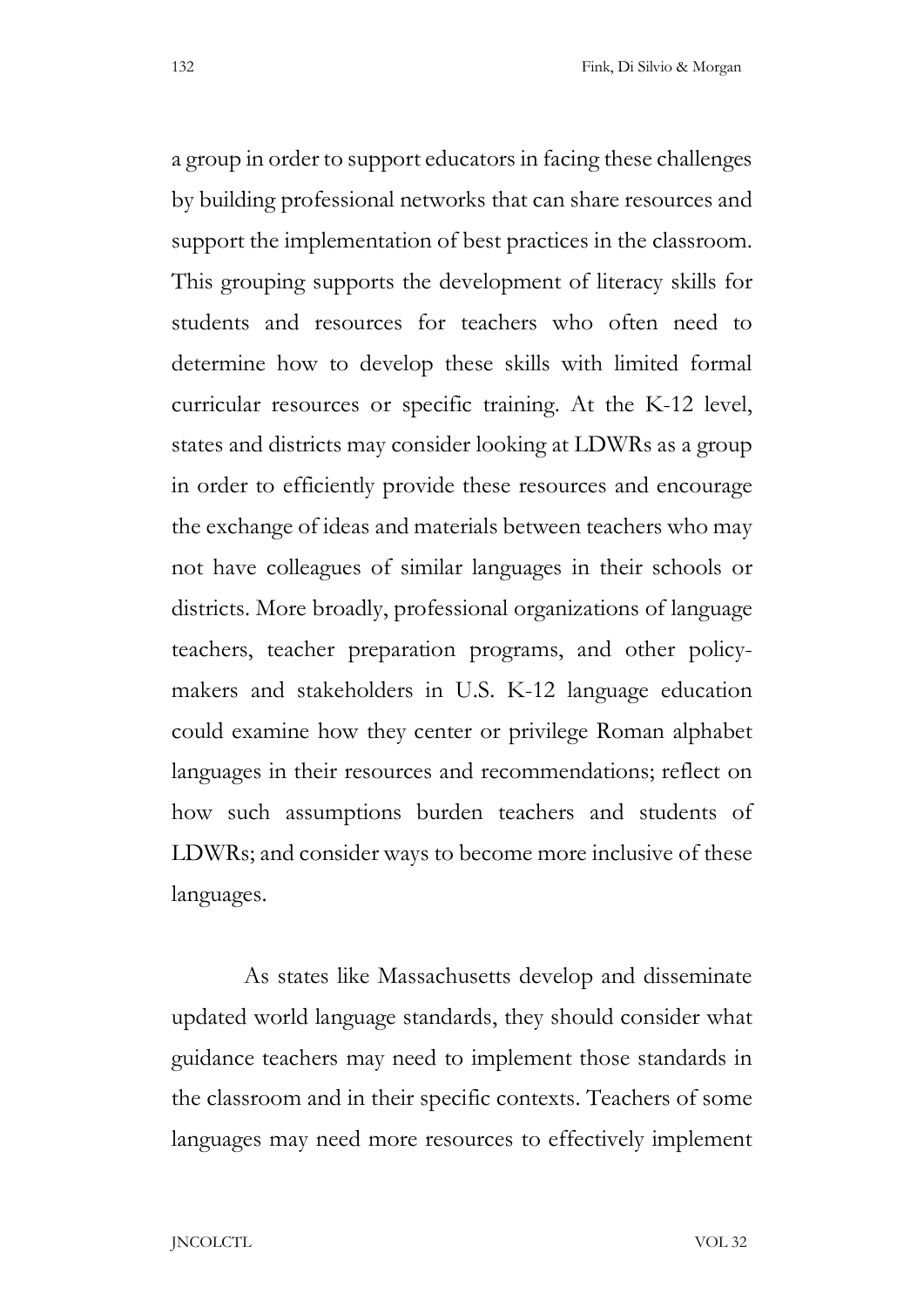standards even if the state does not develop language-specific standards. Practical, short-form guidance, such as the Quick Reference Guides developed as part of this research (Center for Applied Linguistics, 2021) may be more accessible to teachers and seen as more manageable than available academic research. In addition, professional development opportunities can help teachers learn to use the standards, teach literacy skills in a new writing system, and develop appropriate instructional materials. States can also support LDWR teachers by creating spaces for collaboration through official networking and other channels.

 During this study, participants called for research into the different rates of development of different linguistic skills, especially an expected and observed slower pace of acquiring proficiency in reading and writing compared to listening and speaking for learners of LDWRs. Teachers of these languages would benefit from additional research on K-12 classroombased best practices for teaching literacy in new scripts for speakers of English and other languages that use the Roman alphabet; presenting cultural information in the target language for Novice learners; and locating, adapting, and sharing authentic texts that are both level- and age-appropriate. Educator input would enhance the development of world language content standards, supplemental resources, and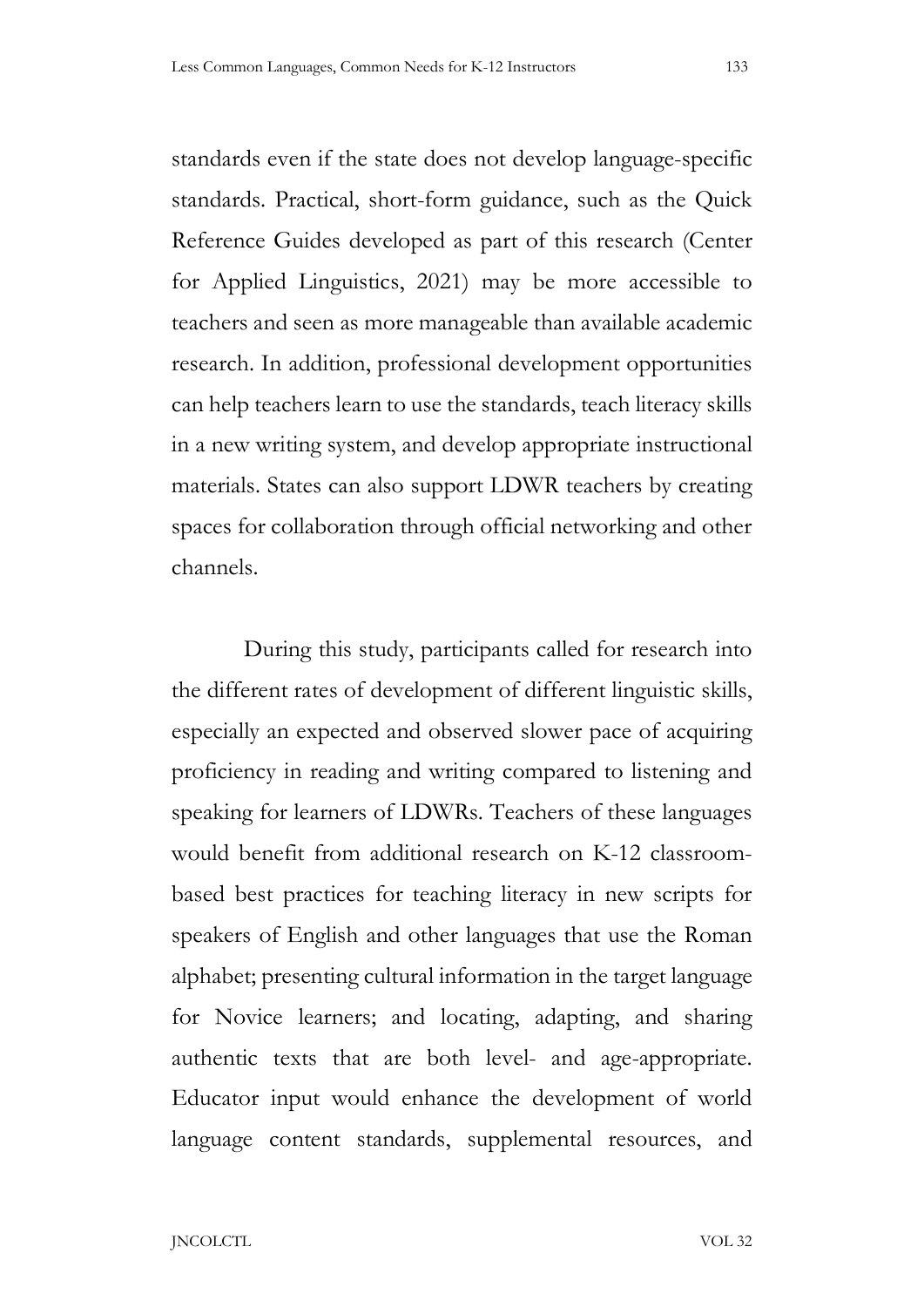support for implementation. Whether research and resources are developed at the lay level or by academics, the field as a whole can benefit from efforts to connect teachers to each other and make materials and best practices more widely accessible.

# Acknowledgements

 We thank the Massachusetts Department of Elementary and Secondary Education, which funded the initial research that led to this paper, and the educators who attended the focus groups and participated in the research.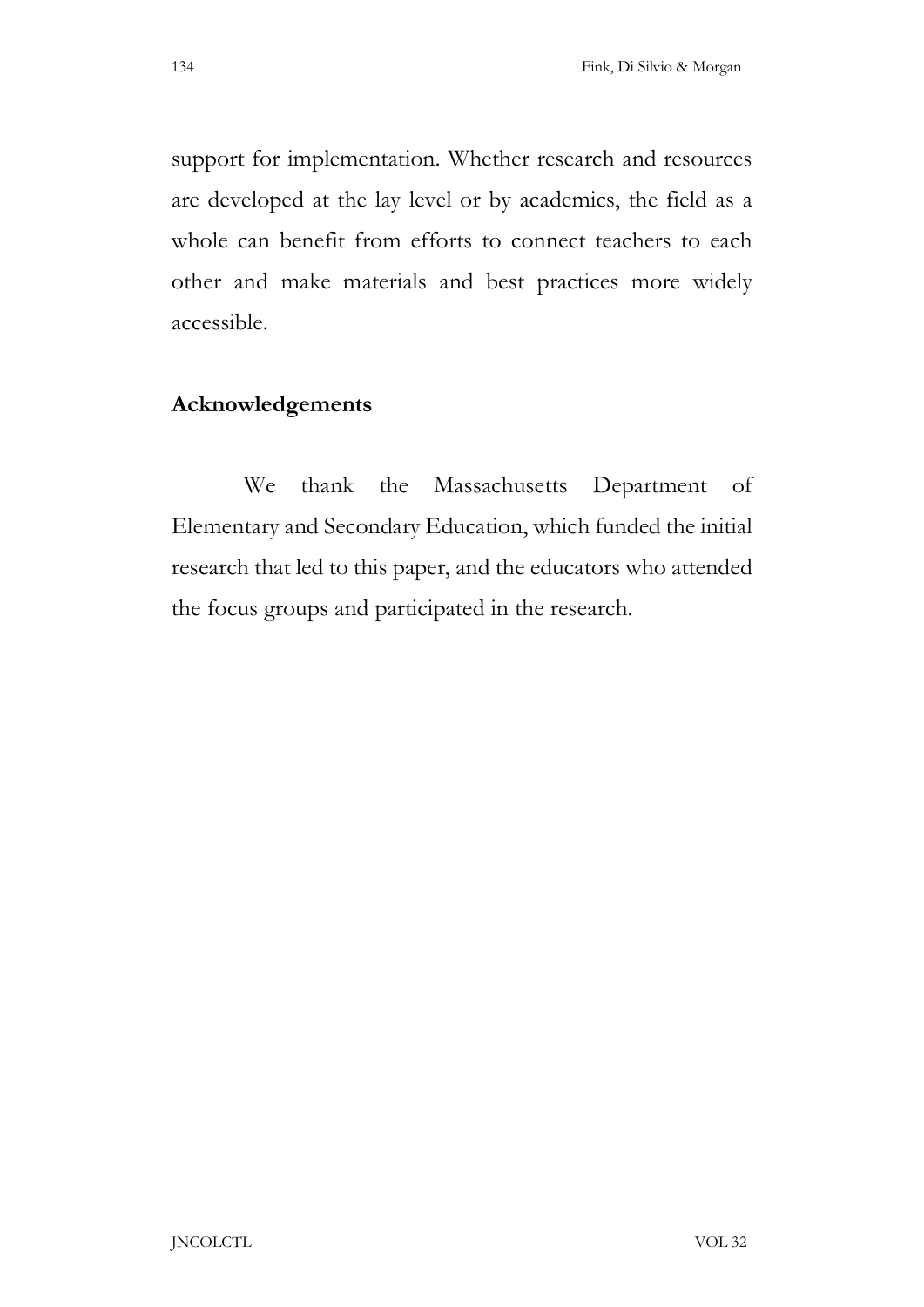#### References:

- American Councils for International Education. (2017). The national K-16 foreign language enrollment survey report. Washington, DC. Retrieved from https://www.americancouncils.org/sites/default/files /FLE-report.pdf
- Bigsby, J. B., & Firestone, W. A. (2017). Why teachers participate in professional development: Lessons from a schoolwide teacher study group. The New Educator, 13(1), 72-93.
- Blankenship, B., & Hinnebusch, T. J. (2013). Survey of digital materials for teaching less commonly taught languages. Journal of the National Council of Less Commonly Taught Languages, 33-49.
- Brosh, H. (2020). The Arabic writing system: Understanding the challenges facing students and teachers. Journal of the National Council of Less Commonly Taught Languages, 28, 118-157.
- Brustad, K. (2006). Reading fluently in Arabic. In K. Wahba, Z. A. Taha, & L. England (Eds.), Handbook for Arabic language teaching professionals in the 21st century (pp. 341-352). Mahwah, NJ: Lawrence Ehrlbaum Associates.
- Center for Applied Linguistics. (2019). Massachusetts world language standard update service final report. Retrieved from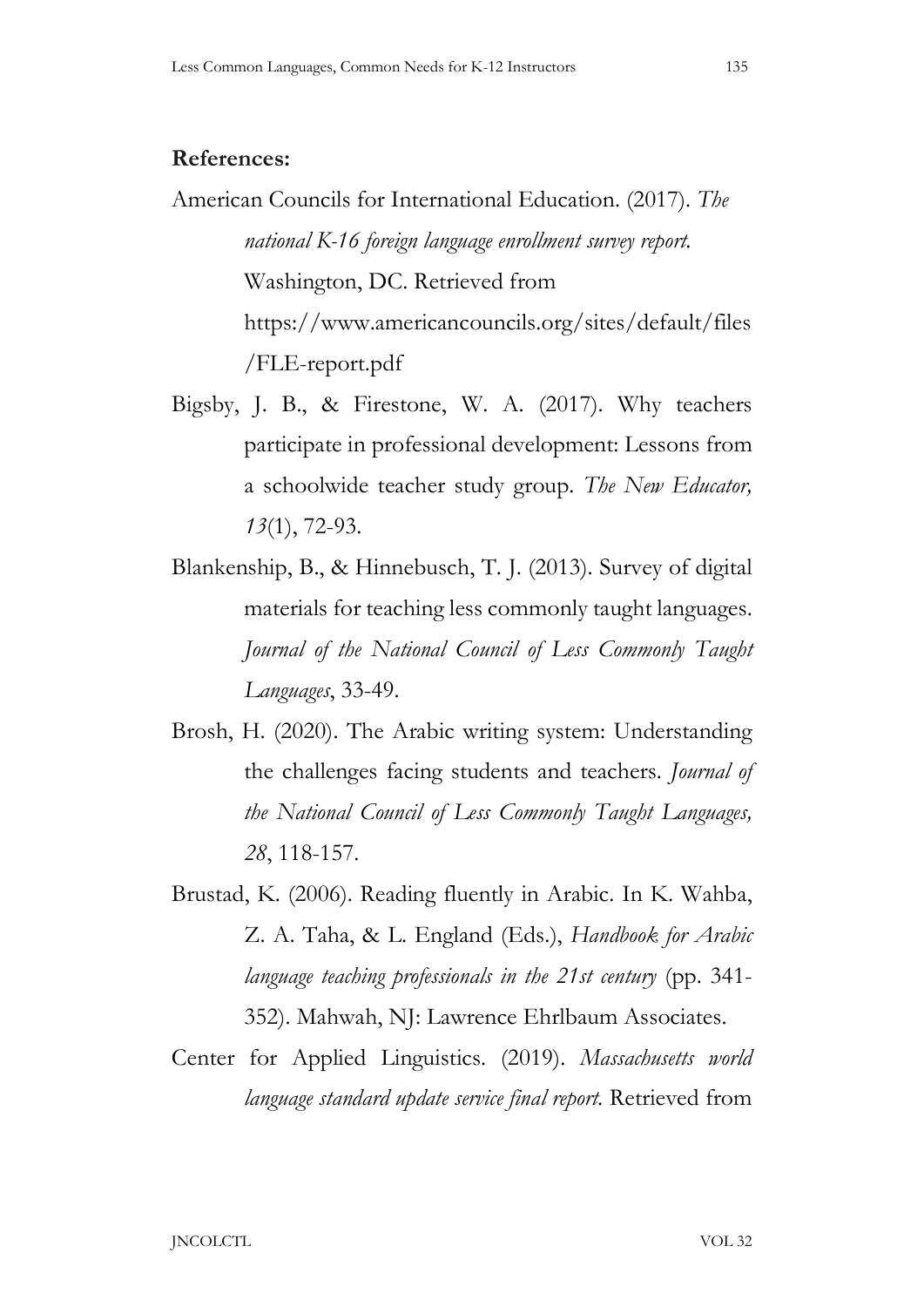https://www.cal.org/what-we-do/projects/ massachusetts-wl

- Center for Applied Linguistics. (2021). Quick Reference Guide: Languages with Diverse Written Representations. Retrieved from Massachusetts Department of Elementary and Secondary Education: https://www.doe.mass.edu/ worldlanguages/support
- Chen, T.-M. (2010). Teaching Chinese in the high school arena: Meeting critical language needs for 2011 and beyond. The Tennessee Foreign Language Teaching Association Journal, 2, 25-35.
- Cox, T. L., Malone, M. E., & Winke, P. (2018). Future directions in assessment: Influences of standards and implications for language learning. Foreign Language Annals, 51(1), 104-115.
- Darling-Hammond, L., Hyler, M. E., & Gardner, M. (2017). Effective Teacher Professional Development. Palo Alto, CA: Learning Policy Institute.
- Defense Language and National Security Education Office, U.S. Department of Defense. (n.d.). National Security Education Program. Retrieved March 16, 2021, from Critical languages: https://www.nsep.gov/content/critical-languages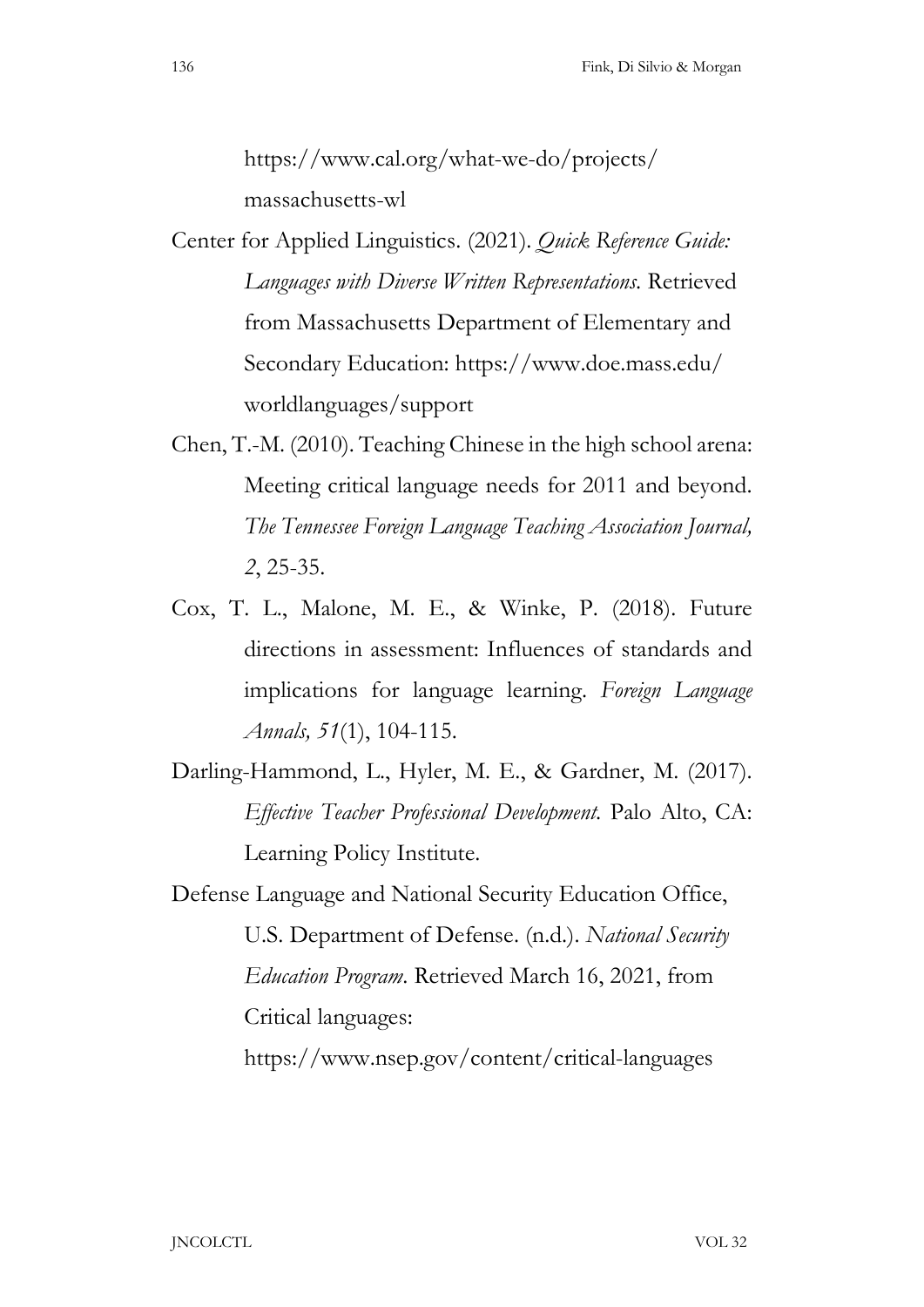- Everson, M. E. (2011). Best practices in teaching logographic and non-Roman writing systems to L2 learners. Annual Review of Applied Linguistics, 13, 249-274.
- Funder Hansen, G. (2010). Word recognition in Arabic as a foreign language. The Modern Language Journal, 94(4), 567-581.
- Godwin-Jones, R. (2013). The technological imperative in teaching and learning less commonly taught languages. Language Learning and Technology, 17(1), 7-19.
- Gonulal, T., Spinner, P., & Winke, P. (2016). To Err is Human: An error analysis approach to Turkish as an L2. *Journal* of the National Council of Less Commonly Taught Languages, 107-131.
- Hammad, M. (2019). The impact of a Web-based leveled reading program on Arabic language learners' reading experiences. Foreign Language Annals, 52(2), 413-432.
- Hitosugi, C. I., & Day, R. R. (2004). Extensive reading in Japanese. Reading in a Foreign Language, 20-39.
- Kissau, S. P., Algozzine, B., & Yon, M. (2012). Similar but different: The beliefs of foreign language teachers. Foreign Language Annals, 45(4), 580-598.
- Knight, S. W. (2020). Establishing professional online communities for world language educators. Foreign Language Annals, 298-305.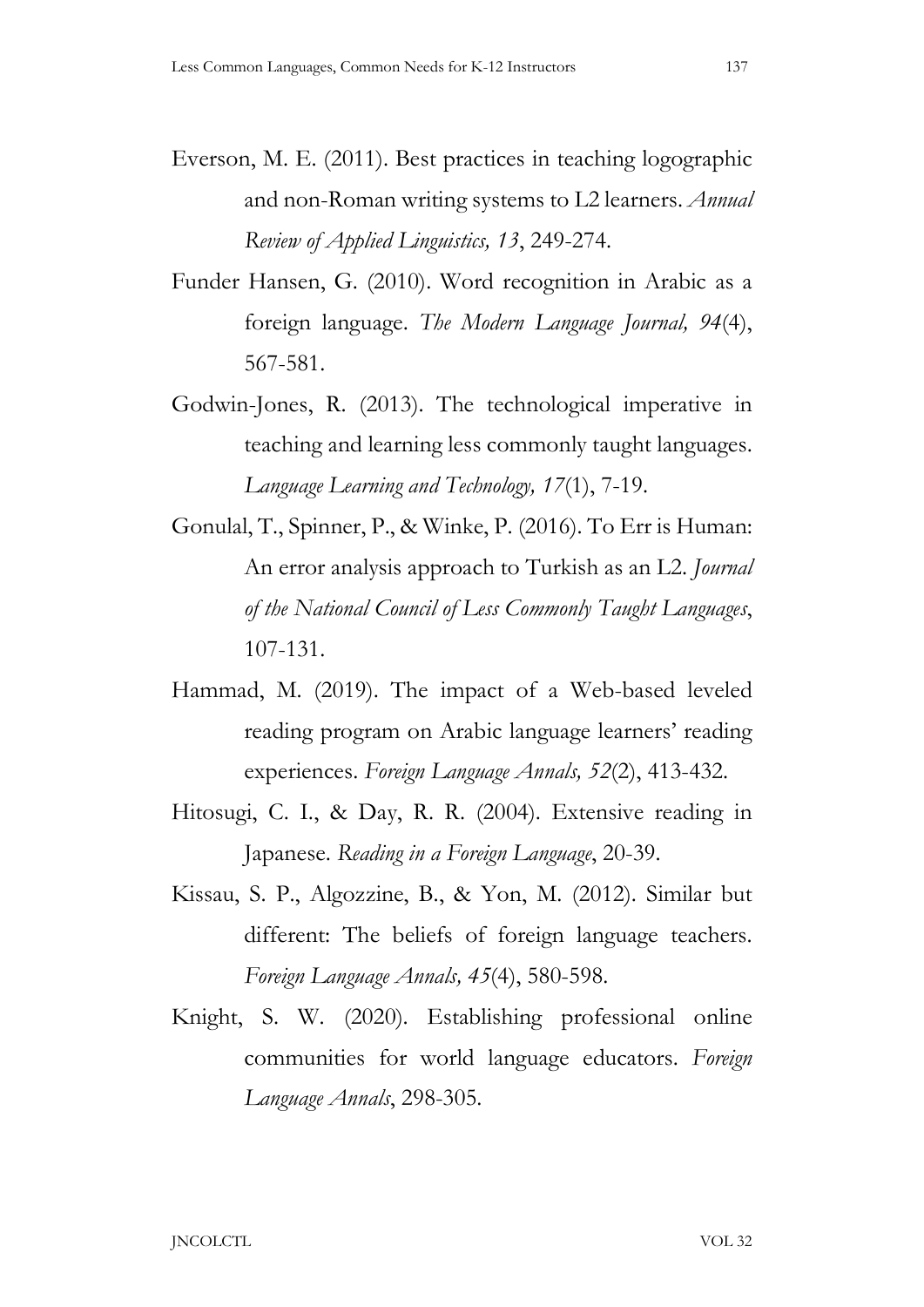- Krueger, R. A., & Casey, M. A. (2015). Focus groups: A practical guide for applied research (5th ed.). Sage.
- Li, J.-T., & Tong, F. (2020). The effect of cognitive vocabulary learning approaches on Chinese learners' compound word attainment, retention, and learning motivation. Language Teaching Research, 24(6), 834-854.
- Lü, C., & Lavadenz, M. (2014). Native Chinese-speaking K-12 language teachers' beliefs and practices. Foreign Language Annals, 47(4), 630-652.
- Macià, M., & Garcia, I. (2016). Informal online communities and networks as a source of teacher professional development: A review. Teaching and Teacher Education.<br>Magnan, S. S., Murphy, D., Sahakyan, N., & Kim, S. (2012).
- Student goals, expectations, and the standards for foreign language learning. Foreign Language Annals, 45(2), 170-192.
- Moloney, R., & Xu, H. L. (2018). Teaching and learning Chinese in schools: Case studies in quality language education. Palgrave Macmillan.
- Nam, K. M. (2018). How young children make sense of two writing systems: Korean written in the Hangul alphabet, and English written in the Roman alphabet. Journal of Early Childhood Literacy, 18(4), 490-517.
- National Council of Less Commonly Taught Languages. (n.d.). Frequently asked questions. Retrieved from NCOLCTL: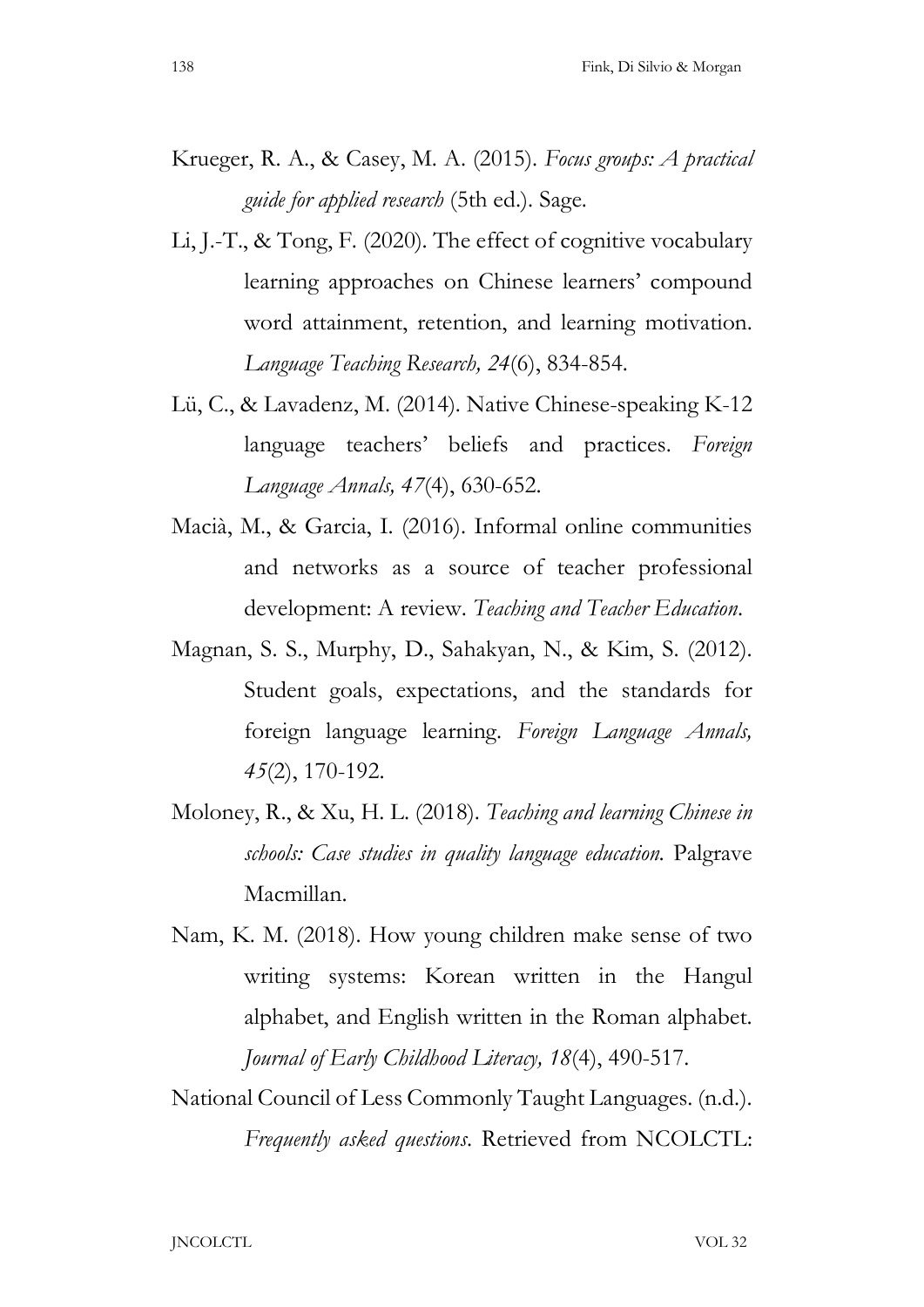https://ncolctl.org/about/frequently-askedquestions/#toggle-id-2

- Phillips, J. K., & Abbott, M. (2011). A decade of foreign language standards: Impact, influence, and future directions. Alexandria, VA: ACTFL.
- Reilly, R., & Radach, R. (2012). The dynamics of reading in non-Roman writing systems: A reading and writing special issue. Reading and Writing: An Interdisciplinary Journal, 25(5), 935-950.
- Rose, H. (2019). Unique challenges of learning to write in the Japanese writing system. In N. Yigitoglu, & M. Reichelt (Eds.), L2 Writing Beyond English (pp. 78-94). Multilingual Matters.
- Schrier, L. L. (1994). Preparing teachers of critical languages for the precollegiate environment. Theory into Practice, 33(1), 53-59.
- Suk, N. (2017). The effects of extensive reading on reading comprehension, reading rate, and vocabulary acquisition. Reading Research Quarterly, 73-89.
- The National Standards Collaborative Board. (2015). World-Readiness standards for learning languages (4th ed.). Alexandria, VA.
- U.S. Department of State. (n.d.). Critical language scholarship program. Retrieved from Bureau of Educational and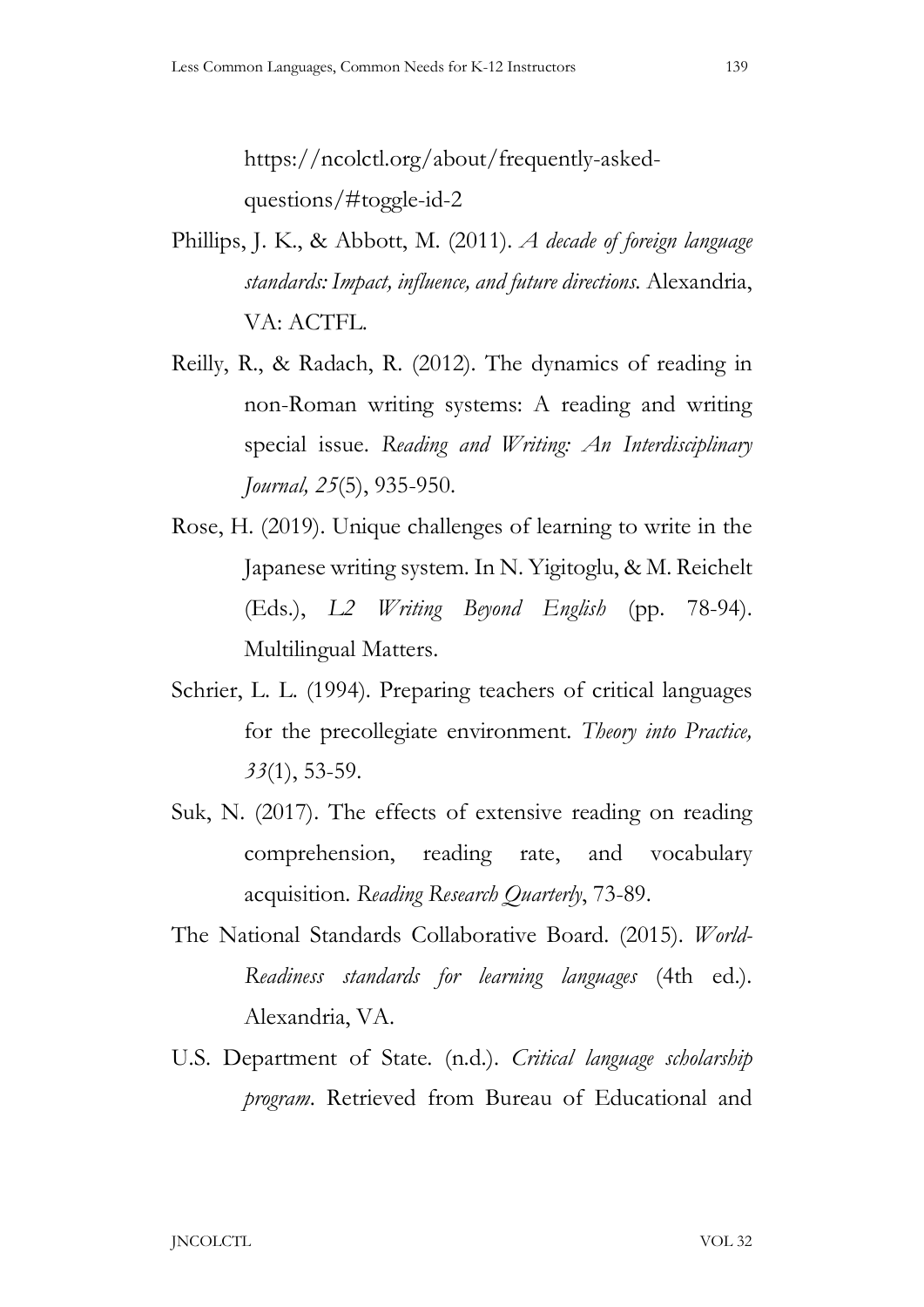Cultural Affairs Exchange Programs: https://exchanges.state.gov/cls

- Valdés, G. (2000). The teaching of heritage languages: An introduction for Slavic-teaching professionals. In O. Kagan, & B. Rifkin (Eds.), The learning and teaching of Slavic languages and cultures: Toward the 21st century (pp. 375-403). Bloomington: Slavica.
- van den Beemt, A., Ketelaar, E., Dipstraten, I., & de Laat, M. (2018). Teachers' motives for learning in networks: Costs, rewards and community interest. Educational Research, 60(1), 31-46.
- Wang, S. C. (2009). Preparing and supporting teachers of less commonly taught languages. The Modern Language Journal, 93(2), 282-287.
- Xu, Y., Chang, L. Y., & Perfetti, C. A. (2013). Reading, writing, and animation in character learning in Chinese as a foreign language. Foreign Language Annals, 46(3), 423- 444.
- Xu, Y., Chang, L. Y., & Perfetti, C. A. (2014). The effect of radical-based grouping in character learning in Chinese as a foreign language. The Modern Language Journal, 98(3), 773-793.
- Xu, Y., Jin, L., Deifell, E., & Angus, K. (2021). Facilitating technology-based character learning in emergency remote teaching. Foreign Language Annals, 1-26.